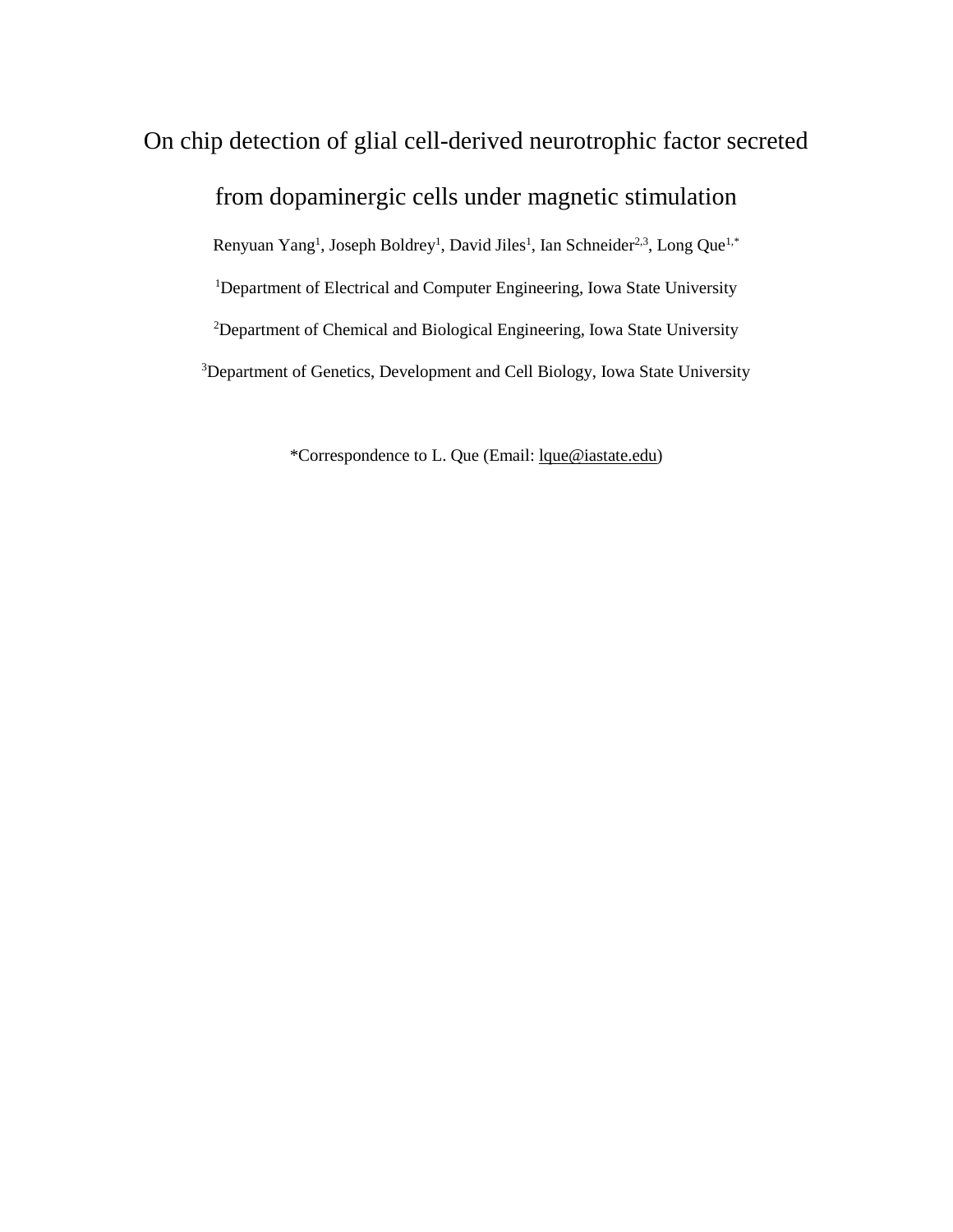## **Abstract**

Glial cell-derived neurotrophic factor (GDNF) is a small protein potently promoting the survival of dopaminergic and motor neurons. GDNF can be secreted from different types of cells including the dopaminergic neural cell line, N27. N27 cells, a rat dopaminergic neural cell line, is regarded as a suitable *in vitro* model for Parkinson's disease (PD) research. For PD treatment, transcranial magnetic stimulation (TMS), a noninvasive therapeutic method, showed beneficial clinical effects, but the mechanism for its benefit is not understood. Because GDNF is a potent neurotrophic factor, it is of great value to evaluate if GDNF secretion from N27 cells can be affected by magnetic stimulation (MS). However, the current methods for detecting GDNF are time-consuming and expensive. In this paper we outline the detection of GDNF secretion from N27 cells by ultrasensitive nanopore thin film sensors (nanosensor) *for the first time*. As low as 2 pg/mL GDNF can be readily detected by the nanosensor. Furthermore, we show that MS can promote GDNF secretion from N27 cells. Specifically, the GDNF concentration in N27 cell-conditioned media under MS treatment shows statistically significant increase up to 2-fold after 5 days *in vitro* in comparison with the control. This nanosensor along with the *in vitro* PD model N27 cells provides a low-cost, easy-to-use, sensitive approach for studying potential cell biological mechanisms of the clinical benefits of MS on PD.

**Key words:** Dopaminergic cells, transcranial magnetic stimulation, cell secretion, nanopore thin film sensor, neurotrophic factors detection.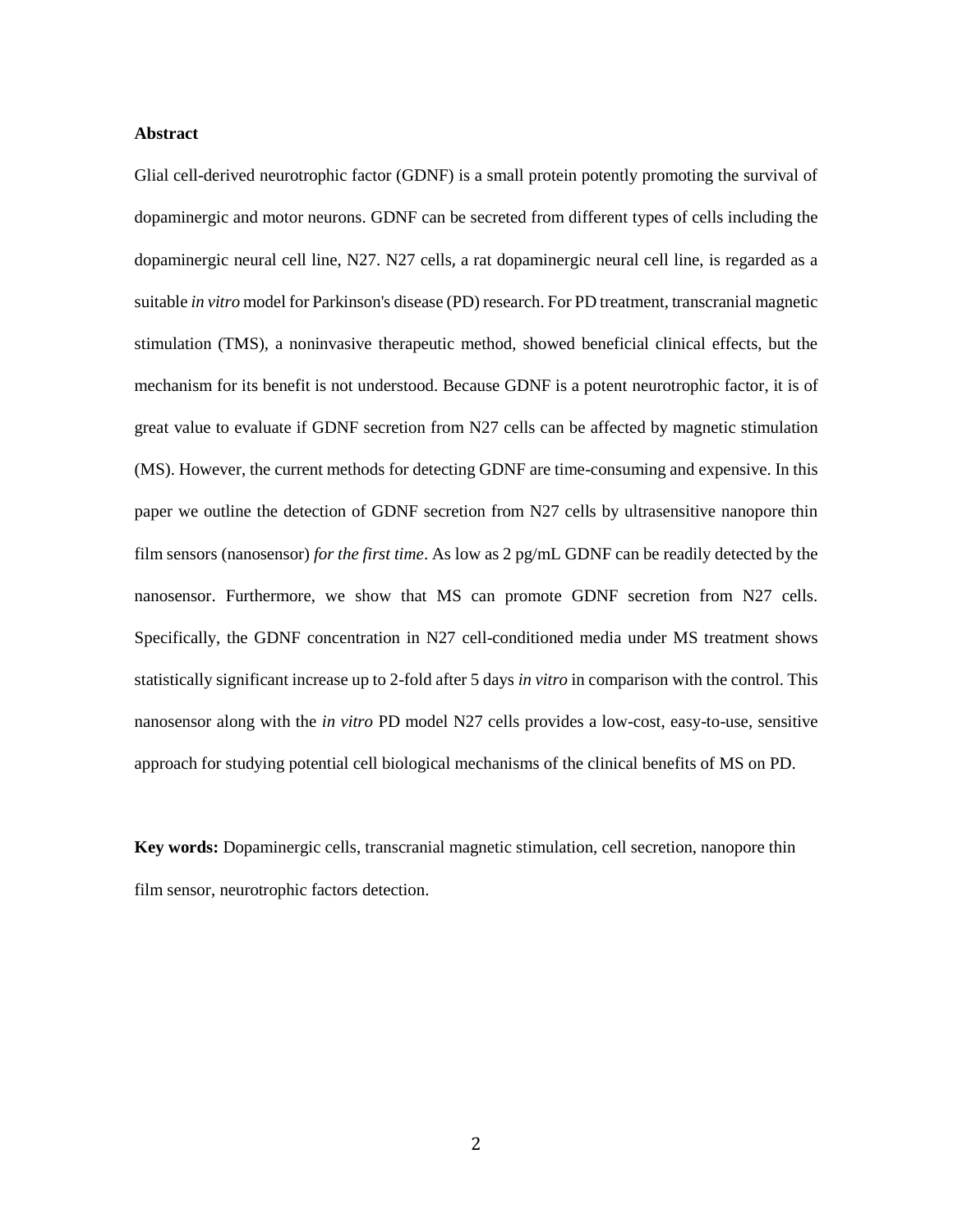## **1. Introduction**

Glial cell line-derived neurotrophic factor (GDNF) has been reported to be a survival promoting molecule for dopamine neurons, and showed its effectiveness for treating subjects with neurodegenerative diseases (Choi-Lundberg et al. 1997). In addition, it has been found that GDNF also has neurotrophic effects on a wide range of neuronal populations such as motor neurons and sympathetic neurons [\(Pöyhönen et al. 2019\)](#page-22-0). Fundamentally, GDNF supports proliferation, differentiation, maturation, neurite outgrowth and other cell functions [\(Wang et al. 1997;](#page-23-0) [Schuster,](#page-22-1)  [Dambly-Chaudière, and Ghysen 2010\)](#page-22-1). Intriguingly, it has been found that neuronal damage and motor dysfunction can be ameliorated by GDNF, thus it has been regarded as a promising treatment for subjects with neurodegenerative disorders such as Parkinson's disease (PD). Hence, promotion of GNDF secretion is becoming critical and could significantly benefit the treatment of PD. Efforts towards enhancing GNDF secretion have included using some vacuolar ATPase (V-type ATPase) inhibitors such as concanamycin A (ConA) and bafilomycinA1, which enhance GDNF secretion from glioma cells [\(Nishiguchi et al. 2003\)](#page-22-2). In addition, atypical antipsychotic drugs can also cause GDNF secretion from C6 glioma cells [\(Shao et al. 2006\)](#page-23-1). GDNF has been detected *in vivo* using confocal microscopy [\(Ortega-de San Luis and Pascual 2016\)](#page-22-3). It also has been detected *in vitro* by combining an enzyme-linked immunosorbent assay (ELISA) with the light emission from a Renilla luciferase (RUC)-GDNF fusion protein in cerebrospinal fluid (CSF). As demonstrated, RUC can be used as a reporter for GDNF *in vitro* [\(Liu, Iacono, and Szalay 2001\)](#page-22-4).

One cell line that has been regarded suitable as an *in vitro* model for PD research is the N27 dopaminergic cell line [\(Gao et al. 2016\)](#page-23-2)**.** Recent experiments have shown that magnetic stimulation (MS) can promote proliferation of N27 dopaminergic cells and affect their proliferation, adhesion, and other cell biological behaviors on nano-textured surfaces [\(Che et al. 2018\)](#page-22-4). The mRNA transcript of GDNF can be detected using quantitative polymerase chain reaction (qPCR), but this only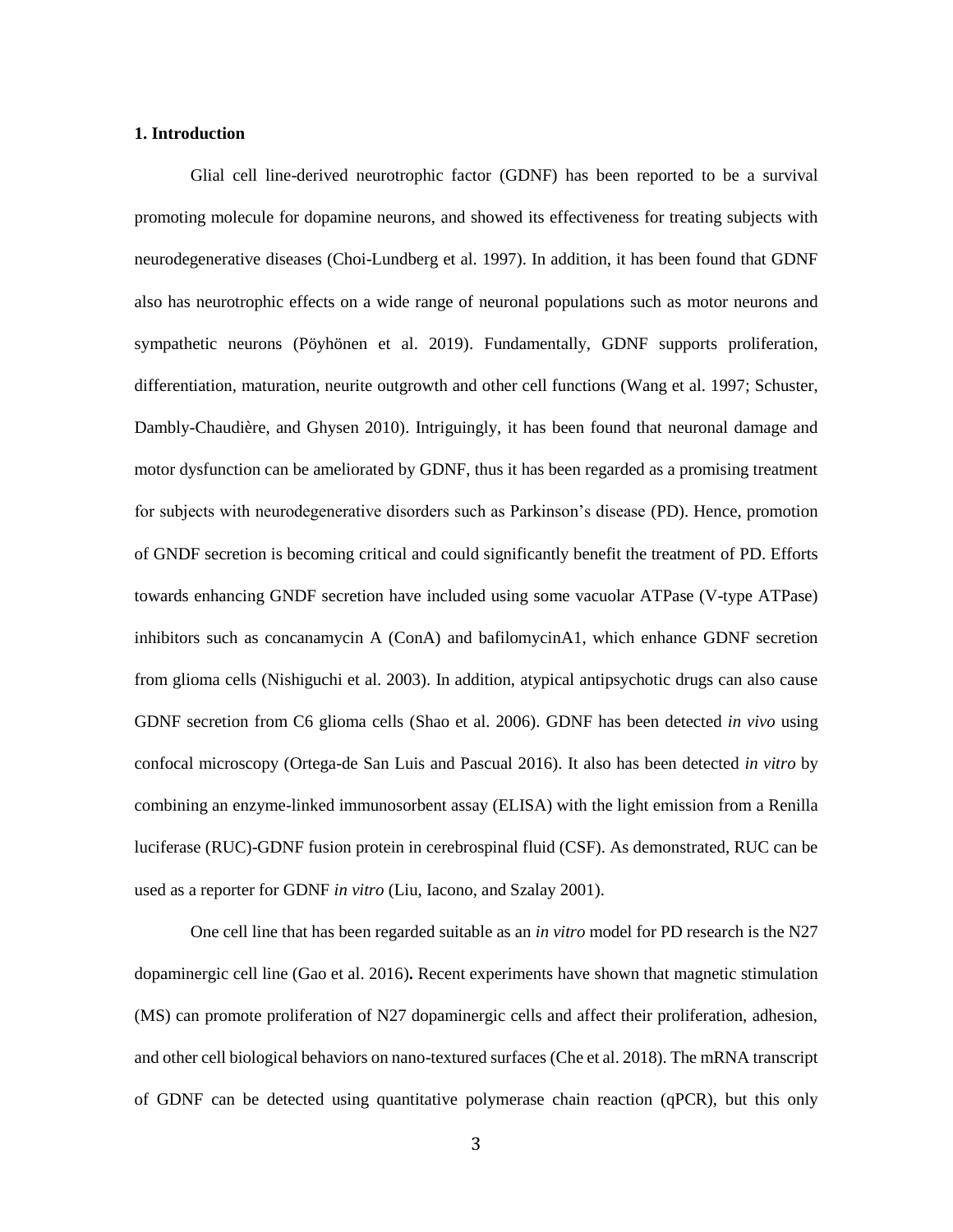measures transcript levels and is an indirect measurement of protein levels or levels of secreted GDNF [\(Zhong et al. 2018\)](#page-23-3). Consequently, an assay to measure secreted GDNF directly is desirable. Research has found that TMS shows some positive effects for treating PD in clinic trails [\(Brys et al.](#page-21-0)  [2016;](#page-21-0) [Cohen et al. 2018\)](#page-23-4). However, the mechanism is currently unknown. Hence it is of great value to examine and thus understand if MS can promote GDNF secretion of these dopamine cells. If so, the promotion of the GDNF secretion might be one of reasonable mechanisms for its effectiveness for treating this disease.



Figure 1. (a) Sketch of the nanopore thin film sensor (nanosensor) and (b) its operational principle: reflected optical interference fringes shift when GDNF is bound to the GDNF antibody, which is immobilized on the sensor surface; (c) A photo of the nanosensor fabricated on a glass substrate and the SEM images showing the nanopores in the nanosensor.

Herein, we report the studies of MS effect on the GDNF secretion from N27 cells. Due to the extremely small amount of GDNF secreted from N27 cells in the culture media, a nanopore thin film sensor (nanosensor) providing ultrasensitivity was used for the measurements. Similar to the surface Plasmon resonance (SPR) sensor [\(Homola 2008\)](#page-22-5) and biolayer interferometry (BLI) sensor [\(Naik et al. 2013\)](#page-22-6), the nanosensor is also a label-free optical sensor, which utilizes different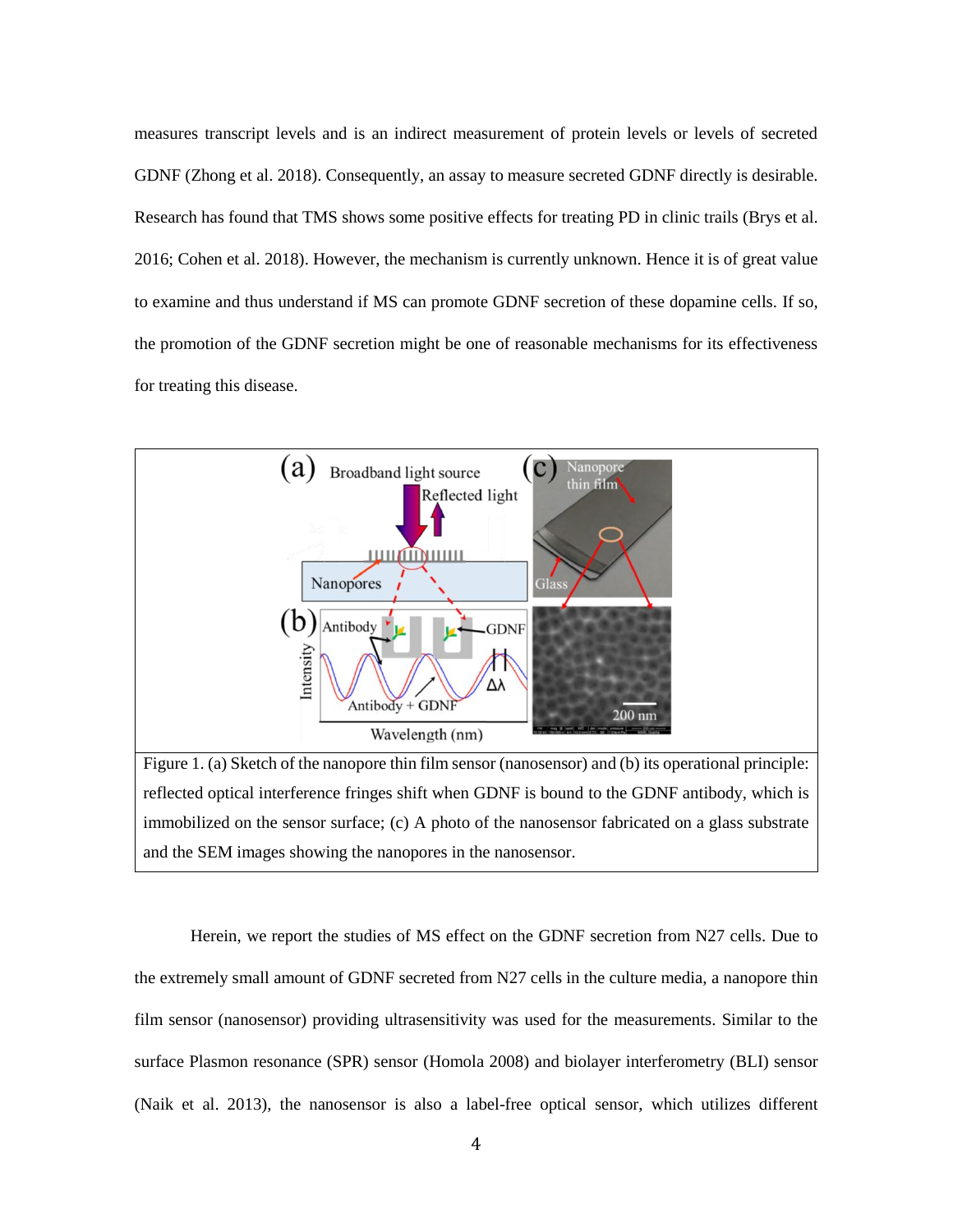operational principles of electrochemical nanopore array sensors [\(Santos, Kumeria, and Losic](#page-23-2)  [2013a\)](#page-23-2). The nanosensor consists of a layer of Au-coated nanopore thin film on a glass substrate as schematically shown in **Fig. 1a**. Its operational principle is illustrated in **Fig. 1b**. Its transducing signals are the reflected optical signals (optical interference fringes) from the nanopore thin film [\(Zhang et al. 2010,](#page-23-5) [Santos, Kumeria, and Losic 2013a,](#page-23-2) [2013b;](#page-23-6) [Santos et al. 2012\)](#page-23-4). The optical signal shift (OSS) results from the changes of the effective optical thickness when the GDNF is bound to the GDNF antibody. A photo of the sensor chip and one SEM image of anodic aluminium oxide (AAO) nanopore thin film are shown in **Fig. 1c**.

## **2. Materials and Methods**

## **2.1. Chemicals and materials**

11-Mecaptoundecanoic acid (HSC $_{10}$ COOH, 99%), 8-mercapto-1-Octanol (HSC $_{8}$ OH, 98%), N-(3-Dimethylaminopropyl)-N'-ethylcarbodiimide hydrochloride (EDC), N-hydroxysuccinimide (NHS), ethanolamine (EA) were purchased from Sigma. Deionized (DI) water was obtained from a DI water purification system (Millipore, FRANCE). Two fluorophores, calcein AM (*Sigma-Aldrich*), and propidium iodide (*Sigma-Aldrich*) were purchased from Sigma-Aldrich. Transforming growth factor  $β1$  (TGF-  $β1$ ) was purchased from Thermo Fisher Scientific, Inc. Alpha-synuclein (α-syn) was purchased from Thermo Fisher Scientific, Inc.

## **2.2 N27 cell subculture and seeding**

N27 neural cells (Millipore Sigma), which were immortalized rat mesencephalic cells (1RB3AN27), were sub-cultured for this study. The N27 cells were growing in a T25 flask with RPMI-1640 medium (Sigma-Aldrich), 10% fetal bovine serum (FBS) (Sigma-Aldrich), 1% L-glutamine (Sigma-Aldrich), penicillin (100 U/mL), and streptomycin (100 U/mL) and maintained at 37 °C in 5%  $CO<sub>2</sub>$ atmosphere.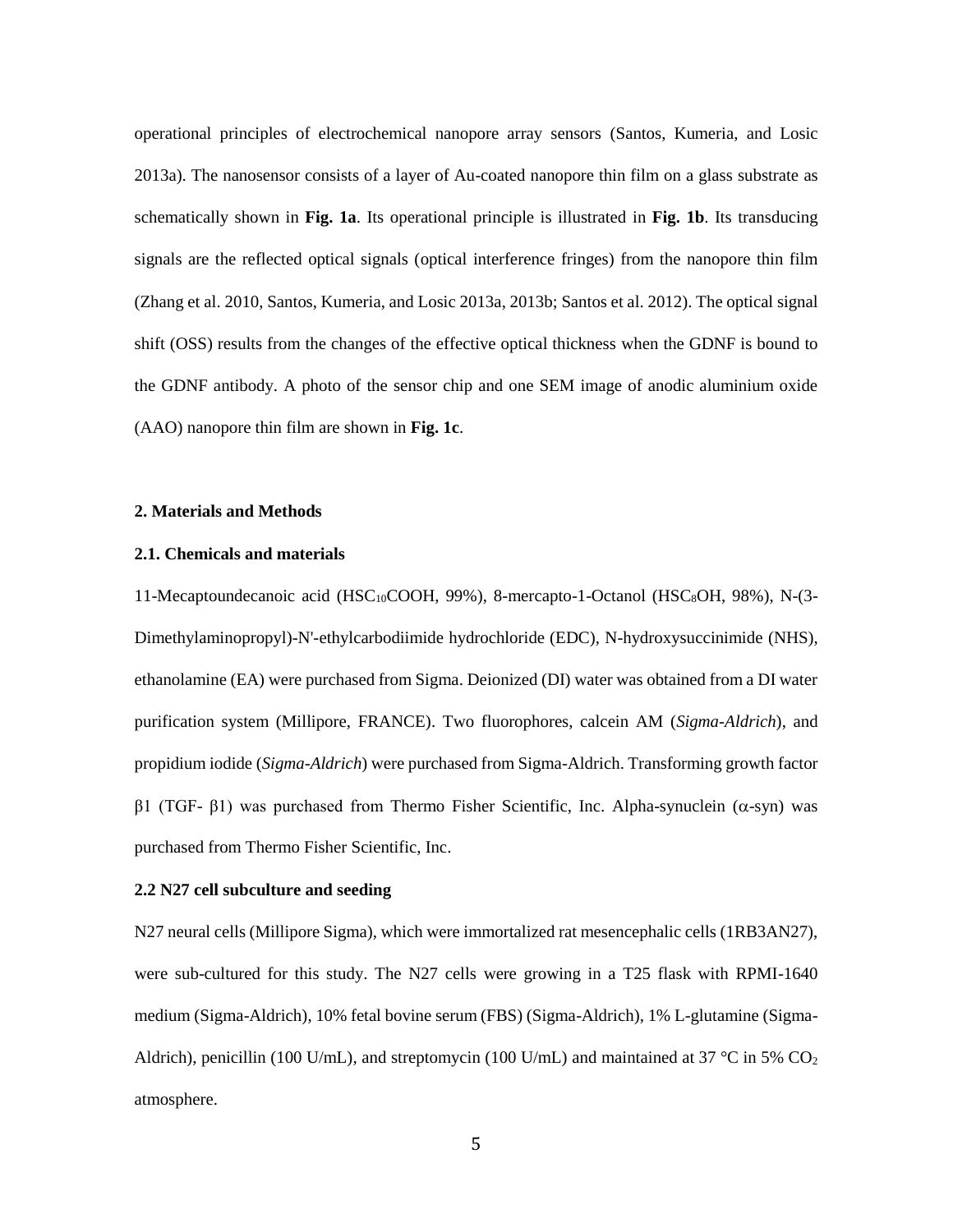For the purpose of cell seeding, the N27 cells in the T25 flask were transferred to a 96-well plate (flat bottom). Briefly, after the culture medium was completely removed from the T25 flask, 1 mL trypsin-EDTA (0.25%) was added in the flask. The N27 cells would detach from the flask bottom within 5 min. The solution with suspending cells was put in a conical tube and subsequently centrifuged at 200 x g for 5 min. The supernatant was removed, leaving a cell pellet at the bottom of the conical tube. Then, the pellet was resuspended in culture media with 10% FBS. N27 cells were added to the 96-well plate at a cell density of ~800 cells/well and ~8,000 cells/mL culture media in each well. The plate was then kept in the incubator, maintained at  $37 \text{ °C} 5\%$  CO<sub>2</sub>.



N27 cell conditioned media from experimental samples and control samples; (b) Sketch showing the TMS treatment on N27 cells cultured in 96-well plate.

# **2.3 MS operation for the experiments**

Magstim 200<sup>2</sup> monophasic stimulator with a coil (90 mm remote control stimulating coil 3192-00),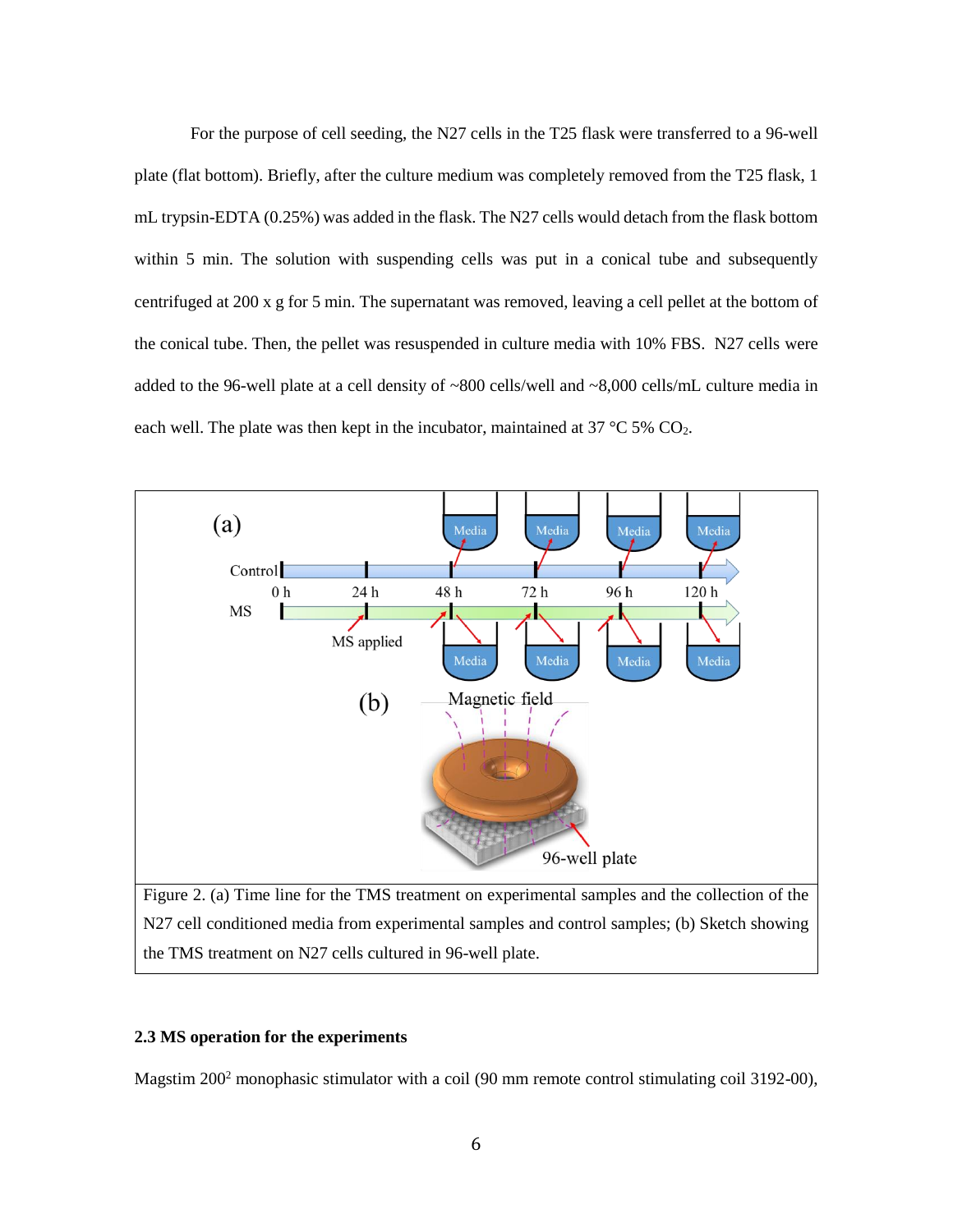which can provide a magnetic field suitable for medical treatment, was used to magnetically stimulate the N27 cells. The cells were treated with one session (100 pulses, 10 s interval and 100% machine output) at 24 hrs (1 day *in vitro* (DIV)), 48 hrs (2 DIV), 72 hrs (3 DIV), and 96 hrs (4 DIV) after cell seeding, respectively. The conditioned media was collected from 2 DIV to 5 DIV for the measurements (**Fig. 2a**). The coil was held directly above the 96-well plate (**Fig. 2b**). The control samples were placed far away  $(>2 \text{ m})$  from the coil, while the counterpart samples were undergoing stimulation.

## **2.4 Magnetic field measurements**

The magnetic field strength (*H*) generated by the stimulator (Magstim 200<sup>2</sup> monophasic) and coil (Magstim 90 mm circular coil) was measured using a Gaussmeter (Lakeshore 475) with an axial Hall probe (Lakeshore HMMA-1904). The Hall probe was placed orthogonal to the plane of the coil at a distance of 17 mm. The placement of the Hall probe was in the same orientation and at the same distance between the coil and the N27 cells when magnetic stimulation was applied. The stimulator was set to 100% output power. The Gaussmeter was set to record the peak *H* during a single pulse cycle. The pulse rise time was  $\sim$ 100 µs with a period of 1 ms (1 kHz). Measurements were made in 1 mm increments across the diameter of the coil. Multiple sets of measurements were recorded, then averaged. This method was repeated for three different paths across the center of the coil.

## **2.5 ELISA kit for GDNF measurement**

In order to detect GDNF secreted by N27 neural cells (Millipore Sigma), which were immortalized *rat* mesencephalic cells (1RB3AN27), a *rat* GDNF enzyme-linked immunosorbent assay (ELISA) kit was purchased from Boster Biological Technology (catalogue number: EK0363). The kit was designed to measure GDNF with a 96-well strip plate that was pre-coated with antibody specific for GDNF. The detection antibody was a biotinylated antibody specific for GDNF. The capture antibody was a mouse monoclonal antibody, and the detection antibody was a goat polyclonal antibody.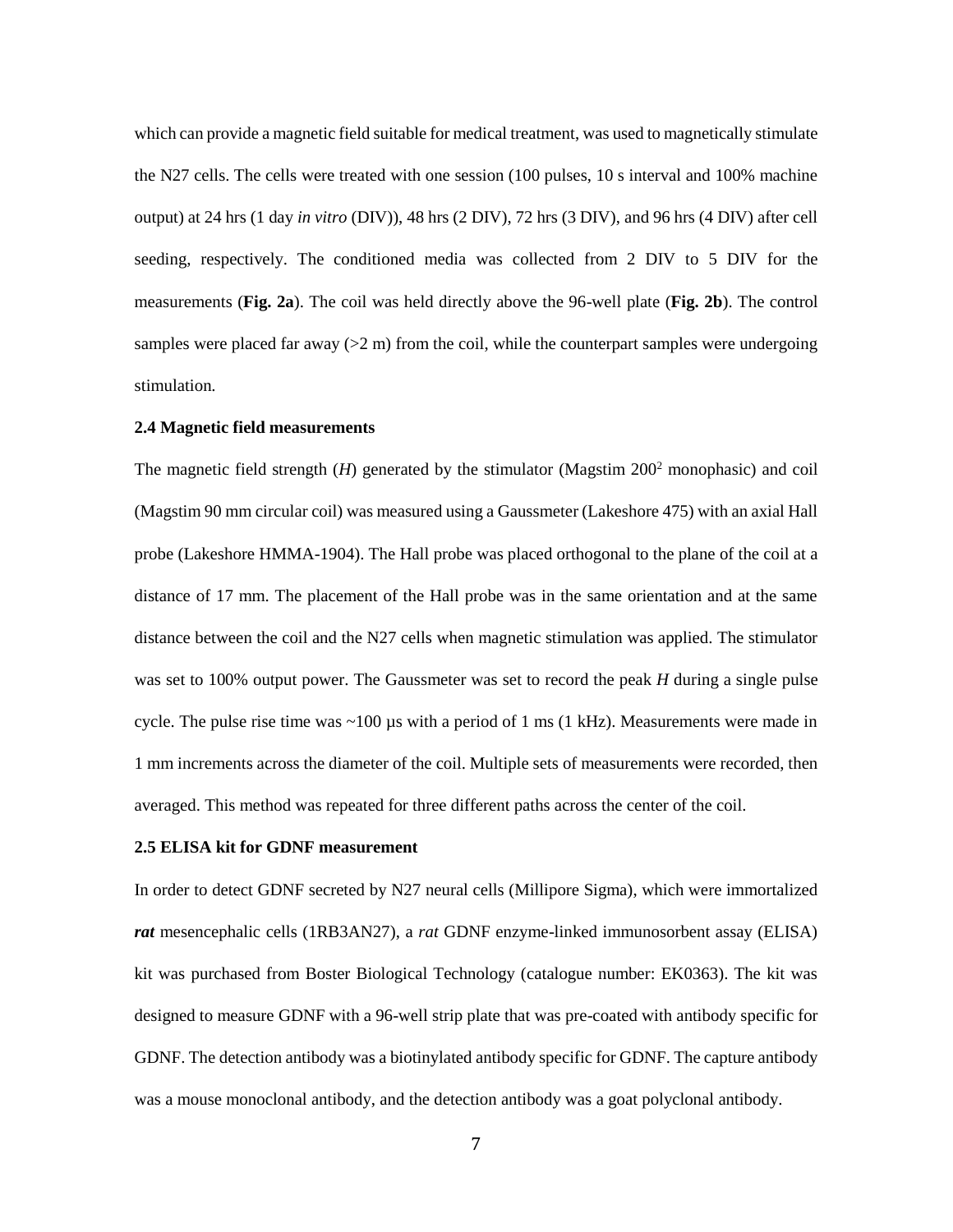To measure the GDNF in the culture media, the samples were loaded to the wells  $(100 \mu L)$ per well), incubated at 37 °C for 90 min. After completely removing the sample solution, the  $1\times$ biotinylated anti-rat GDNF antibody (100  $\mu$ L) was added to each well, incubated at 37 °C for 60 min. After rigorous washing with phosphate buffered saline (PBS) solution,  $1 \times$  avidin-biotinperoxidase complex (100 µL) was added into each well, incubated at 37 °C for 30 min. After rigorous washing, a colour developing reagent (90  $\mu$ L) was added to each well, incubated at 37 °C for 40 min in darkness. Then, the ELISA stop solution  $(100 \mu L)$  was added to each well. The colour in the well changed to yellow. Within 30 min, the media in each well on plate was measured by a micro plate reader (Molecular Devices, LLC) at a wavelength of 450 nm to obtain their absorbance data. Using a calibration curve, the GDNF concentrations can be determined.

#### **2.6 Cell labeling and viability test**

N27 cells were labeled with fluorophores calcein AM and propidium iodide at a concentration of 2  $\mu$ M for the live/dead assay and evaluating the cell viability [\(Gong et al. 2011\)](#page-23-6). The fluorescence images of N27 cells were taken with a fluorescence microscope (Olympus, Inc.). Green (calcein AM) indicates live cells and red (propidium iodide: PI) indicates dead cells [\(Penmetsa et al. 2010\)](#page-22-7), respectively.

# **2.7 Fabrication of the nanosensor**

Briefly, the nanosensor was fabricated using the following steps. *First*, a layer of Ti (10 nm) was deposited on a rigorously cleaned glass substrate by electron-beam evaporation. The Ti layer was used as an adhesion layer. Then a layer of aluminum  $(2-3 \mu m)$  was deposited on the Ti-coated glass substrate by electron-beam evaporation. *Second*, the nanopore thin film, anodic aluminum oxide (AAO), was formed by anodizing the aluminum thin film on a glass substrate. Typical thickness of the nanopore thin film was 2-3  $\mu$ m and the nanopore size was 80-90 nm. *Third*, a layer of Cr thin film (5Å) was deposited on the nanopore thin film as an adhesion layer, followed by depositing a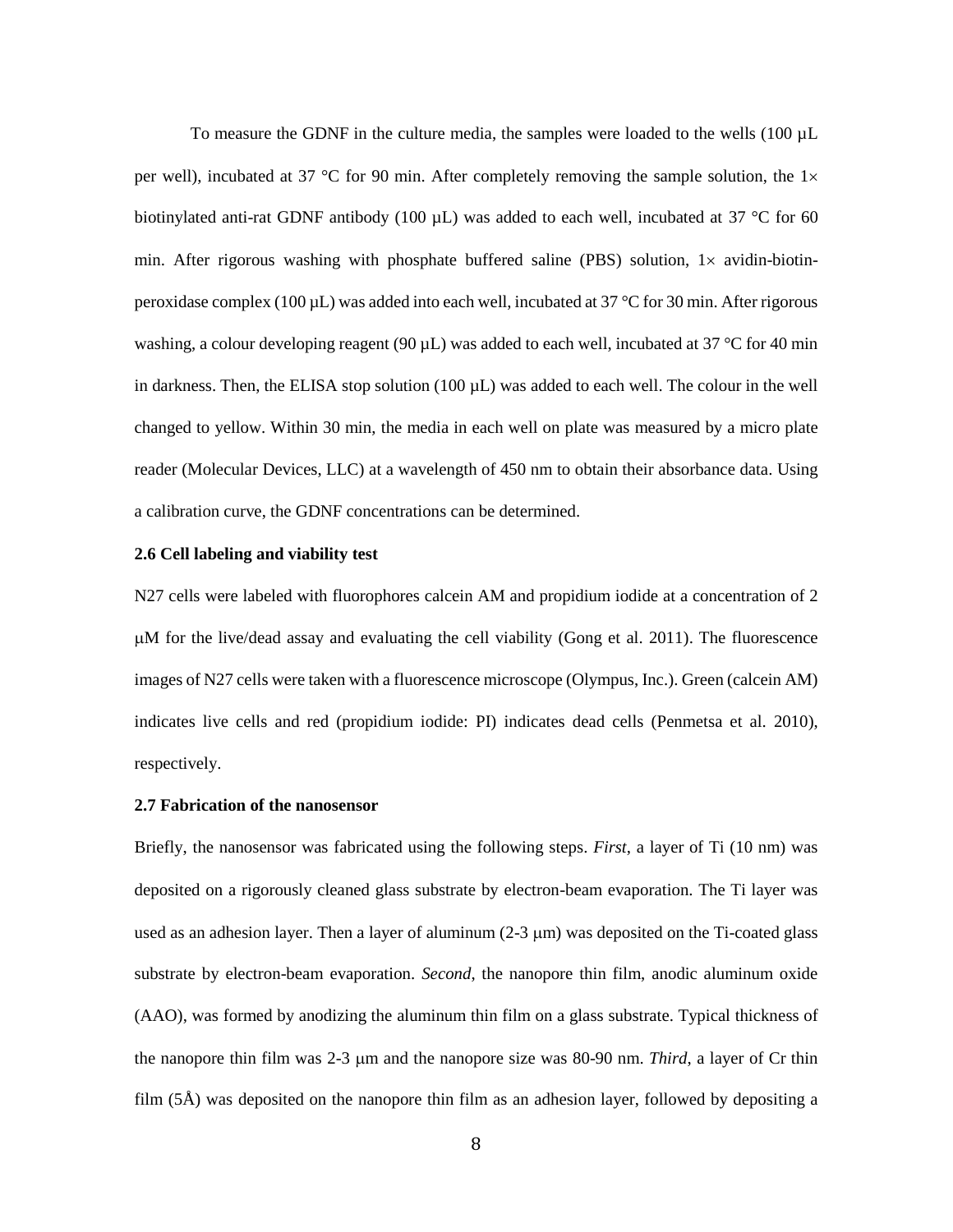layer of Au thin film (100 Å) (Fig. 1d). As a result, the nanosensor was fabricated. Basically its fabrication process is the same as that in our previous work [\(Song et al. 2020\)](#page-23-7). The steps are schematically illustrated in Fig. S1 in the supplementary document.

#### **2.8 Nanosensor surface functionalization**

Using a similar surface functionalization process in our previous work [\(Alzghoul et al. 2016\)](#page-21-1), the GDNF antibody was immobilized on the nanosensor surface using 1-ethyl-3-(3 dimethylaminopropyl) carbodiimide (EDC)/N-hydroxysulfosuccinimide (NHS) chemistry. The steps are schematically illustrated in Fig. S2a in the supplementary document. Briefly, a solution of 0.1 mM (1:9)  $HSC_{10}COOH/HSC_8OH$  was applied to the nanosensor surface for 30-minute incubation, followed by a rigorous wash with ethanol. After the surface was dried naturally, a solution of NHS and EDC (NHS 0.2 M, EDC 0.05 M) was applied to the sensor surface for 30 minute incubation, followed by rigorous rinse by PBS buffer. Then the nanosensor surface was immersed in the 5 µM GDNF antibody solution from the rat ELISA kit overnight. The next step was to apply 100 μL 1 M ethanolamine (EA) to the nanosensor surface to react with the non-occupied sites activated by the EDC/NHS, followed by rigorous rinse with the buffer to remove nonspecifically adsorbed proteins. Thereafter, the nanosensor can be used to detect GDNF in buffer or conditioned media (i.e. the media harvested from cultured N27 cells).

## **2.9 Detection procedure**

The nanosensor was put under an optical fiber probe connecting with a white light source (Ocean Optics, Inc.), allowing the light delivered from the fiber probe to be perpendicular to the sensor surface. The reflected light signal from the sensor was collected by the same optical fiber probe and recorded by a miniature spectrometer (Ocean Optics, Inc.). The optical signal from a fresh nanosensor without any surface chemical treatment was measured as a reference. Thereafter, the optical signal from the nanosensor after each step of surface chemical treatment (Fig. S2b in the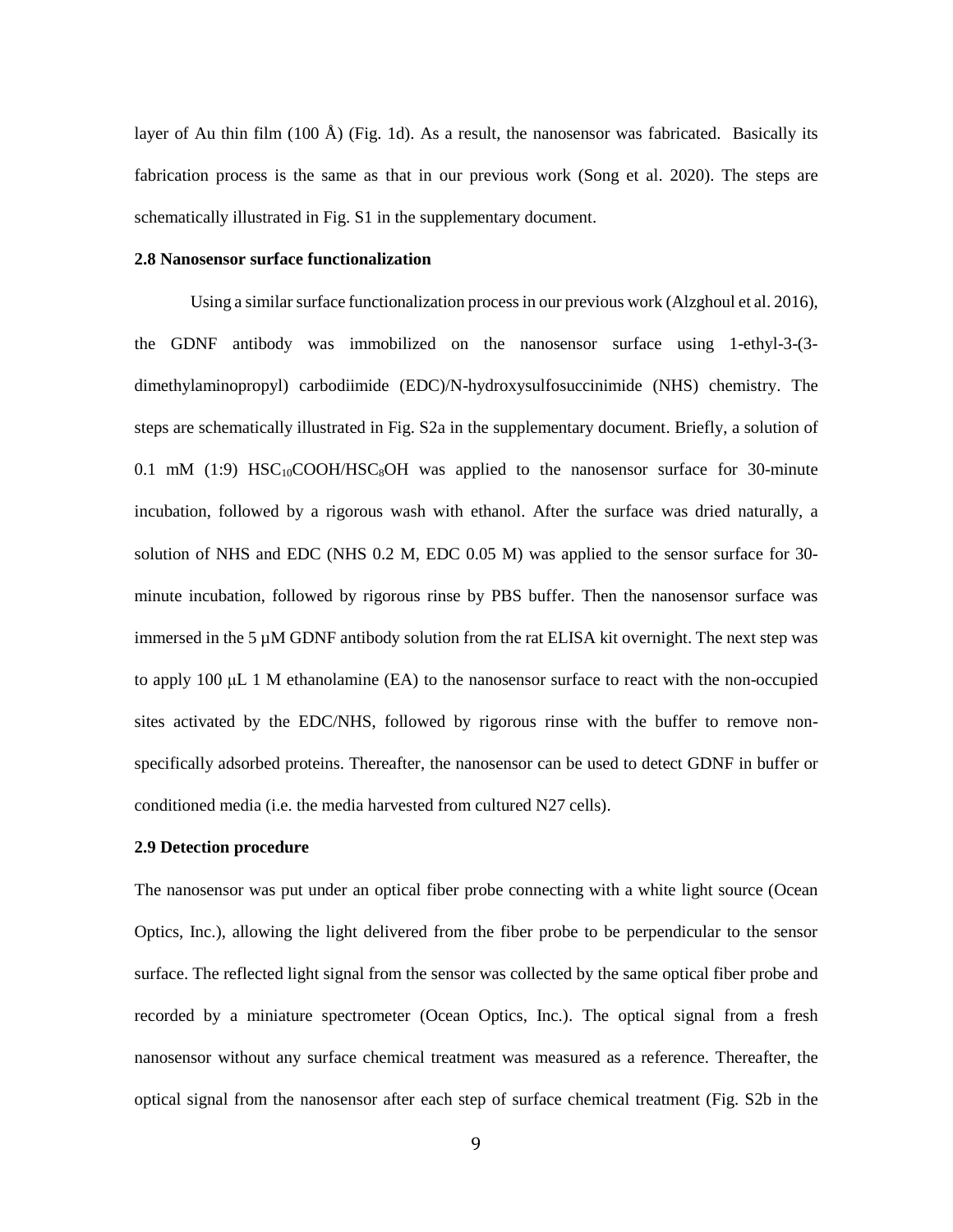supplementary document) was measured until the GDNF antibody was functionalized on the nanosensor surface. Then the nanosensor was applied with the sample solution (buffer with spiked GDNF or the N27 cell conditioned media) and incubated at room temperature for 30-40 min before the measurement. Care should be taken for collecting the conditioned media for both control samples and experimental samples. The wells should be shaken or the media should be stirred gently so that the secreted GDNF from N27 cells can be uniformly distributed in the culture media. In this way, accurate concentrations of the secreted GDNF can be measured after applying the collected samples on the nanosensors. Unless specifically mentioned otherwise, each sample (buffer with spiked GDNF or the N27 cell conditioned media) was detected eight times in the measurements.

#### **2.10 Data acquisition, calibration, and statistical analysis**

The transducing signal (i.e. optical signal shift) was obtained by averaging the shifts of the peaks of the interference fringes of the optical signal by comparing the nanosensor spectra before and after the sample solution was applied on the nanosensor. It is worth noting that the blank culture media without GDNF can still cause spectral shift in the optical signal due to nonspecific binding between nanosensor surface and the chemicals in the blank culture media. The shift was considered as background shift, which was subtracted from all the measured results.

The analysis technique of the optical signal shift (OSS) was used as outlined in [\(Hao et al.](#page-22-8)  [2014;](#page-22-8) [Sheng et al. 2006\)](#page-23-8) to measure shifts due to GDNF binding. The measured transducing signal (OSS) vs. the known GDNF concentration curve can be plotted against the logarithm of concentration of GDNF through a five-parameter logistic model in equation (1), which is suitable to calibrate the relationship between the OSS of the nanosensor and the GDNF concentrations.

$$
OSS = \frac{A_1 - A_2}{1 + (x/x_0)^p} + A_2 \quad (1)
$$

Where *x* is the GDNF concentration,  $x_0$  is the GDNF concentration at the midpoint or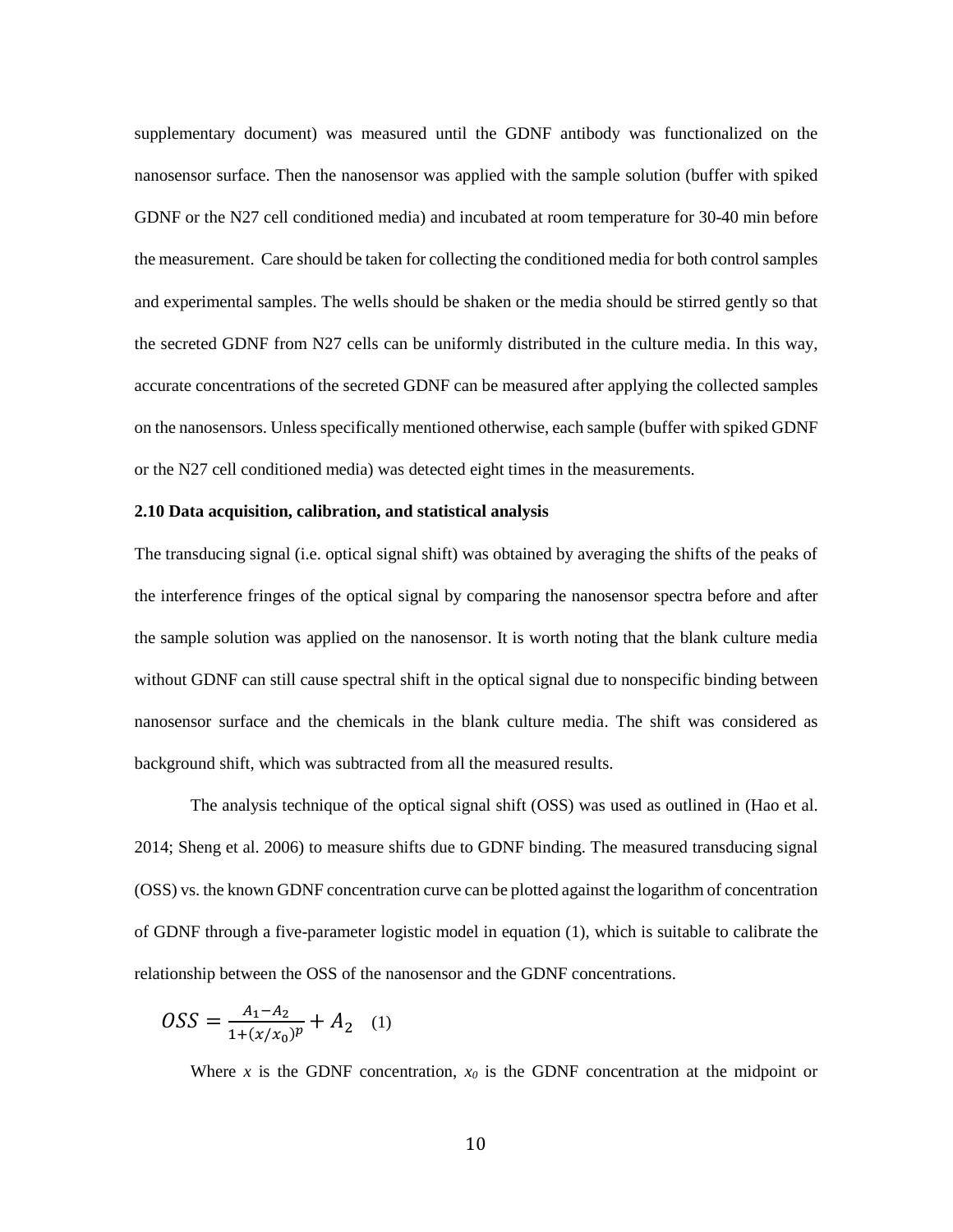inflection point,  $p$  is the slope of tangent at inflection,  $A_I$  and  $A_2$  are the minimum and maximum OSS, respectively.

There were 3 independent trials in these experiments. In each trial, 4 independent samples were in the control or the TMS-treated group. The OSS of each sample on 5 DIV was measured for one-way analysis of variance (ANOVA). Statistical analysis was performed in OriginLab 8.1. Statistical significance was set at *p*-value less than 0.05.

## **3. Results and Discussion**

## **3.1 ELISA measurement of GDNF in culture media and in conditioned media**

Using the rat ELISA kit, a series of known amounts of GDNF spiked in culture media, resulting in a series of different concentrations, was detected. As shown in **Fig. 3a**, the lowest concentration of GDNF in culture media detected was 32 pg/mL for this type of rat ELISA kit. When the concentration of GDNF is at or below 16 pg/mL, it is not distinguishable from the GDNF concentration of  $0$  pg/mL, the culture media, which is consistent with datasheet of this ELISA kit.

The conditioned media of N27 cells without and with magnetic stimulation after different days *in vitro* (DIV) have been collected for the measurements. In these experiments, four control samples and four experimental samples were prepared, respectively. The four control samples were cultured under the same conditions as the experimental samples, but not subjected to the magnetic stimulation. The procedure for magnetic stimulation on the experimental samples is illustrated in **Fig. 2a.** After the N27 cells were cultured in media for 1 DIV, the experimental samples were subjected to the one MS treatment per day from 1 DIV to 4 DIV. Then the conditioned media were collected on 2 DIV, 3 DIV, 4 DIV, and 5 DIV, and consequently the GDNF in the conditioned media was detected using this ELSA kit. As shown in **Fig. 3 b**, no signal was observed for either control samples or experimental samples collected, indicating the concentrations of the secreted GDNF in the media are lower than its detection limit  $(\sim 32 \text{ pg/mL})$ .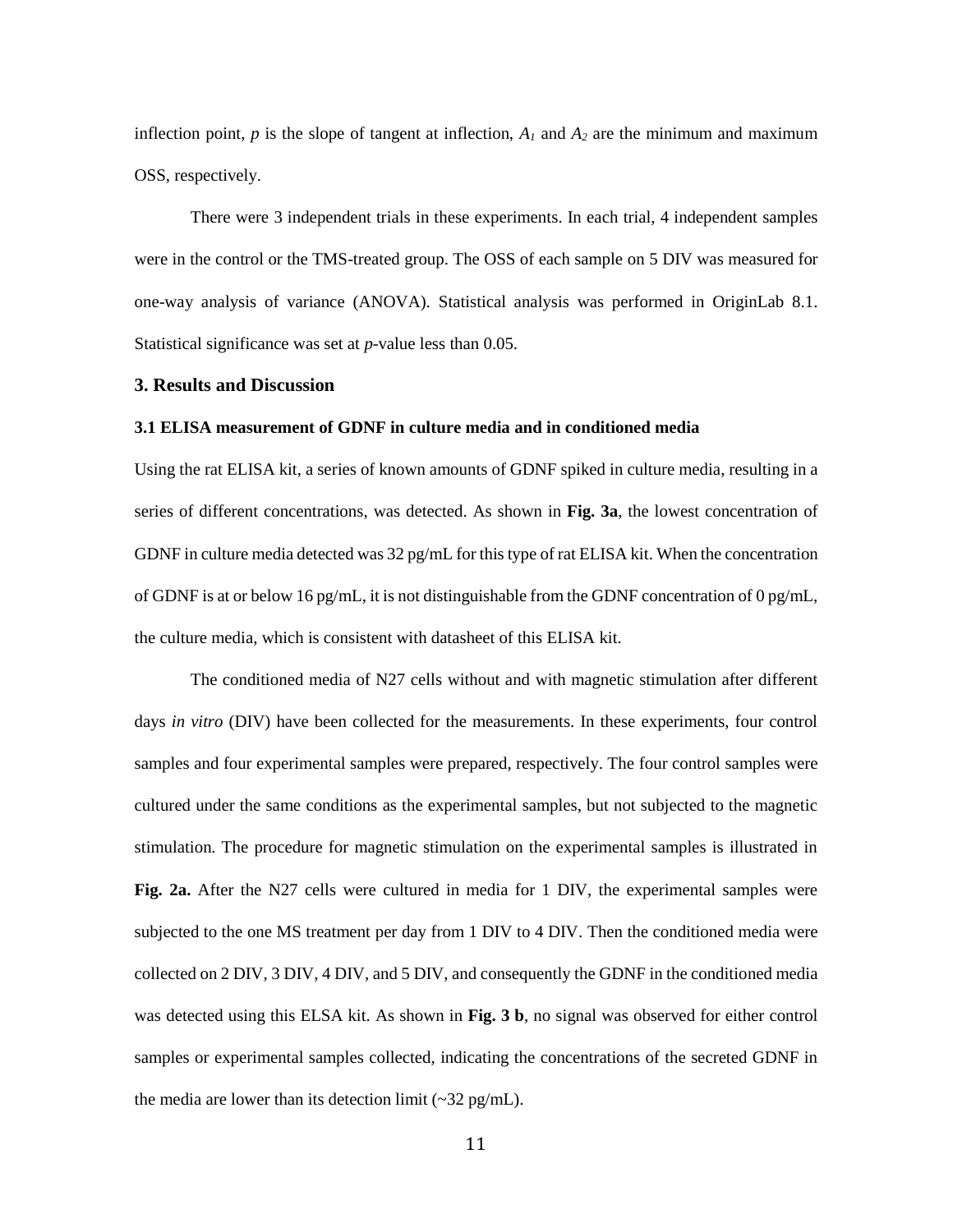

GDNF of a series of known concentrations in culture media; (b) the measured optical absorbance of the N27 cell conditioned media with and without TMS treatment; (c) representative fluorescence images of N27 cells labeled with calcein AM and PI on 5 DIV; (d) 97-100% viability of N27 cells cultured on 96-well plate under MS from 2 DIV to 5 DIV. Error bars were obtained by calculating standard deviation values.

# **3.2 Viability of N27 cells under magnetic stimulation**

In these experiments, the N27 cells in the T25 flask were transferred to a 96-well plate (flat bottom). MS was then applied after the cells grew in the wells for 24 hrs (1DIV)), 48 hrs (2 DIV), 72 hrs (3 DIV), and 96 hrs (4 DIV) after cell seeding, respectively. Then the fluorescence images were taken on 2 DIV, 3 DIV, 4 DIV and 5 DIV, respectively. Representative fluorescence images of cells on 5 DIV are shown in **Fig. 3c**. The viability quantification of the cells based on the fluorescence images from 2 DIV to 5 DIV is shown in **Fig. 3d**. As expected, MS has a negligible cytotoxic effect on cells [\(Che et al. 2018\)](#page-22-4).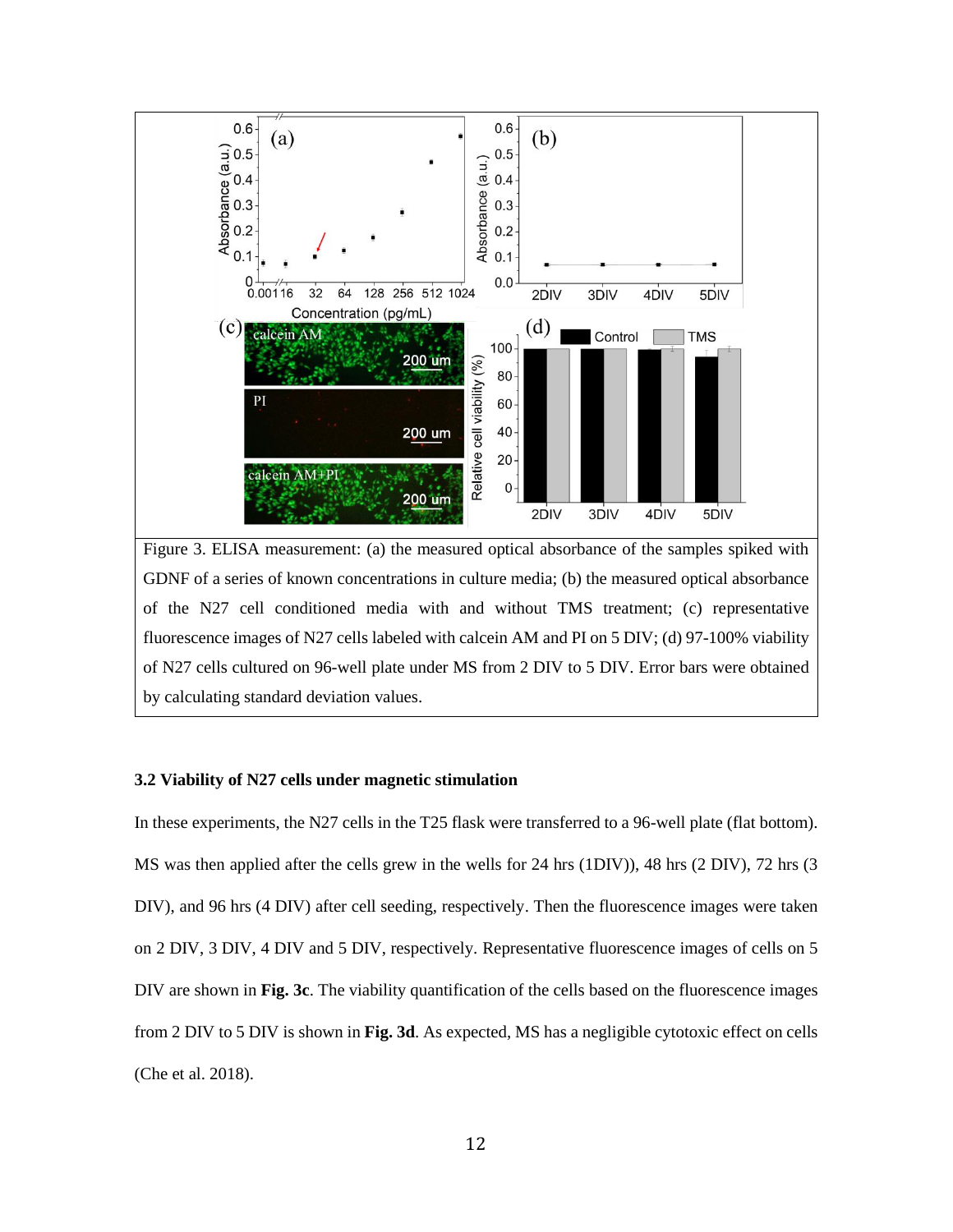#### **3.3 Nanosensor measurement of the GDNF in culture media**

In order to detect GDNF secreted in culture media at lower concentrations than 32 pg/mL, the nanosensor with improved sensitivity functionalized with GDNF antibody was used for the measurements. First we calibrated the nanosensor to establish the relationship between the transducing signals (OSS) and the GDNF concentrations in culture media. Again, the known amounts of GDNF were spiked in culture media, resulting in the known concentrations from 0 pg/mL to 128 pg/mL, for the measurements. The measured interference fringes of the optical transducing signals for different GDNF concentrations are shown in **Fig. 4a,** the shift of the peak of interference fringes is clearly observed with the increased concentration of GDNF. One representative real-time measurement of the OSS at one concentration of GDNF (8 pg/mL) has been carried out on the nanosensor. As shown in **Fig. 4b,** it took at least 30 min for the OSS to become saturated after the GDNF sample was applied to the nanosensor, suggesting that the time required for GDNF to diffuse to and bind GDNF antibody is at least 30 min (Chen et al. 2019). Hence, all the measurements for different GDNF samples were taken with 30-40 minute incubation after GDNF samples were applied to the nanosensor. The plot of the OSS  $(\Delta \lambda)$  and the GDNF concentrations is displayed in Fig. 4c. Note that the background signals, due to the non-specific binding of chemicals in culture media with the nanosensors, has been subtracted using a reference nanosensor (**Fig. 4c)**. When the GDNF concentrations increase from 0 pg/mL to 128 pg/mL, the  $\Delta\lambda$  increases up to 2.5 nm. As shown, the nanosensors can readily detect GDNF of a concentration as low as 1 pg/mL in culture media with high specificity, much lower than that (32 pg/mL) of the rat ELISA kit. The relative standard deviation values for the detection of GDNF are  $\sim 6.5$  %, suggesting good repeatability of the nanosensors. The limit-of-detection (LOD) of this nanosensor for GDNF is 2 pg/mL, at which the OSS is greater than the average OSS from zero concentration of GDNF +  $3\sigma$  ( $\sigma$  is the standard deviation of OSS from zero concentration). The relationship between the OSS and the GDNF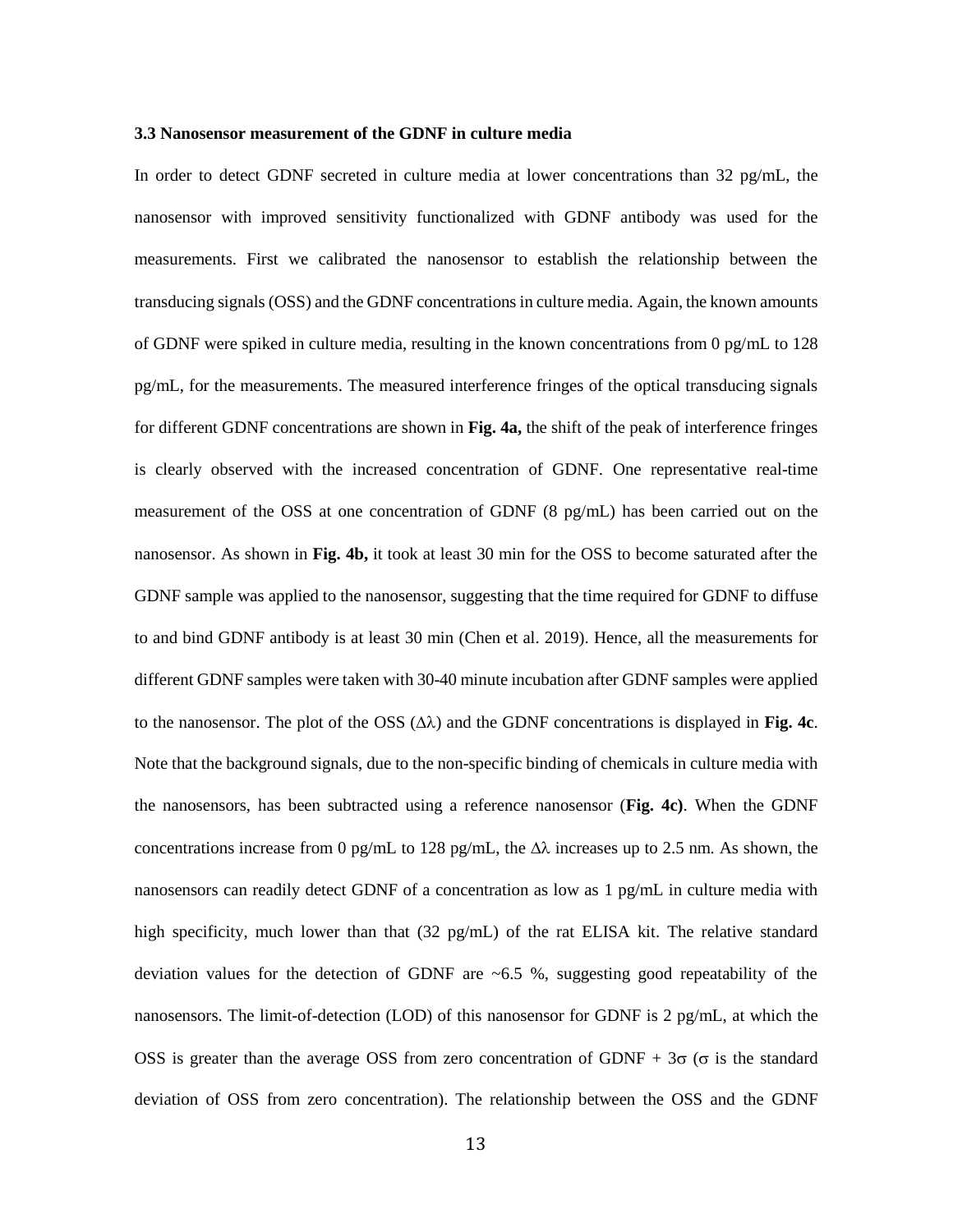concentration has been fitted (**Fig. 4c**) based on these measurements using the data analysis method described in **Section 2.10**. This calibration curve was then used to assess the unknown GDNF concentrations secreted from N27 cells in conditioned media.



Figure 4. (a) The measured optical interference fringes from the nanosensors for the culture media spiked with GDNF of a series of known concentrations; (b) real-time measurement of the optical signal shift (OSS) with GDNF at a concentration  $(8 \text{ pg/mL})$ ; (c) the measured (OSS) and the fitting curve for the OSS vs. the GNDF concentrations based on a five-parameter logistic model; (d) selectivity measurement: the measured OSS of the culture media samples spiked with  $\alpha$ -syn and TGF-β1, respectively in comparison with the culture media samples spiked with GDNF. Error bars were obtained by calculating standard deviation values.

In order to measure GDNF in conditioned media, the selectivity of the nanosensor need to be evaluated. As such, two PD related biomolecules ( $\alpha$ -syn and TGF- $\beta$ 1) spiked in culture media have been detected by the nanosensors.  $\alpha$ -syn is a synuclein protein, which is widely regarded as the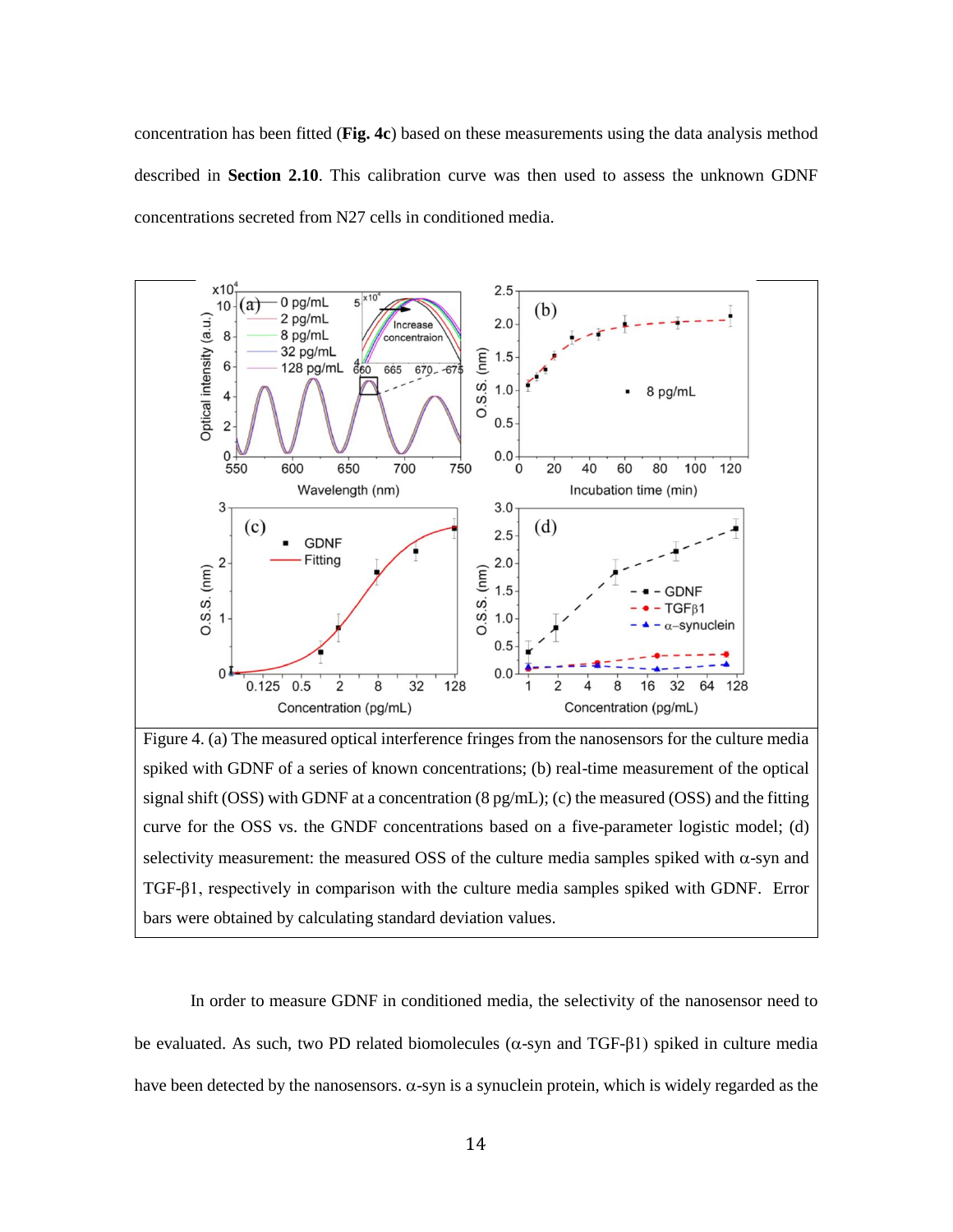biomarker for the PD [\(Song et al. 2020\)](#page-23-7), while TGF-β1 is a multifunctional secreted protein, which is a potential factor for slowing neurodegeneration and reducing neuroinflammation in both animal and human PD models [\(Spittau 2015\)](#page-23-9). As shown in **Fig. 4d**, the OSS for GDNF samples are much larger than those for the samples of  $\alpha$ -syn and TGF-β1 spiked in culture media with a series of concentrations in a range from 1 pg/mL to 128 pg/mL, indicating very good selectivity of the nanosensors.

## **3.4 Proliferation quantification of cultured N27 cells with and without MS**

The effect of magnetic stimulation on the proliferation of N27 cells has been evaluated. Representative fluorescence images of N27 cells on 2 DIV and 5 DIV without and with MS stimulation are shown in **Fig. 5a**-**b**. As shown clearly, the numbers of N27 cells increase from 2DIV to 5 DIV for both control and with magnetic stimulation. Based on these images, it has been found that the numbers of N27 cells increased about 13.8% with magnetic stimulation (**Fig. 5c**) over the control on 5 DIV, which is consistent with previous work [\(Zhong et al. 2018\)](#page-23-3).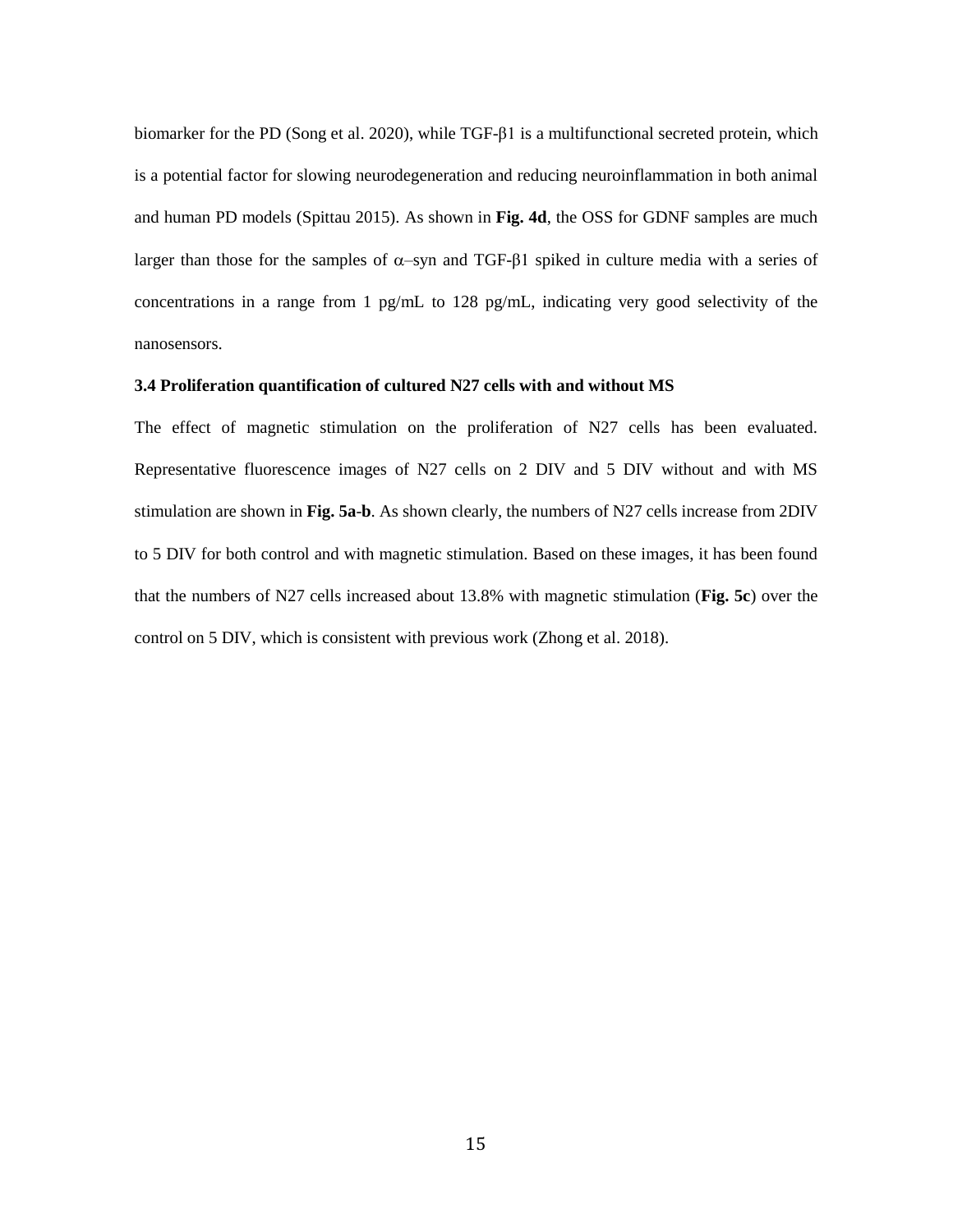

Figure 5. Representative fluorescence images of N27 cells on 2 DIV and 5 DIV (a)without magnetic stimulation; (b) with magnetic stimulation; (c) Measured areal density of the N27 cells without and with MS; (d) the measured OSS of the N27 cell conditioned media with and without MS treatment and the calculated corresponding GDNF concentrations. The asterisk represents significant difference between the control and MS-treated samples ( $p < 0.05$ ). Error bars were obtained by calculating standard deviation values.

## **3.5 Measurements of GDNF in conditioned media**

*GDNF secretion of cultured N27 cells with and without magnetic stimulation*: The effect of magnetic stimulation on the GDNF secretion of N27 cells has been evaluated using the nanosensors. The measured OSS for both control and experimental samples and their corresponding GDNF concentrations, which are calculated based on the calibration curve in **Fig. 4c**, are displayed in **Fig.**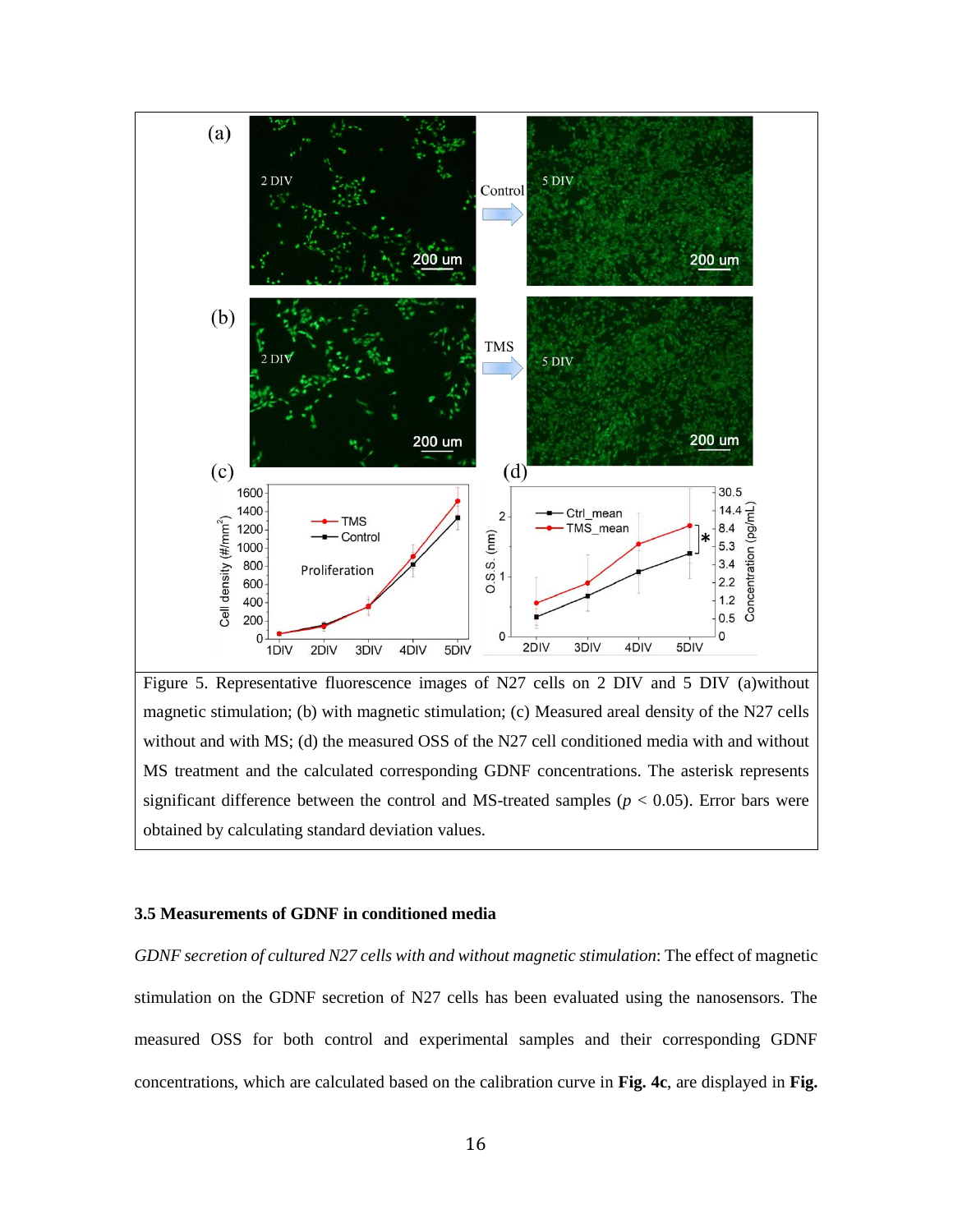**5d**. For the control samples, the GDNF concentration increases from 0.6 pg/mL to 4.5 pg/mL with the culture time from 2 DIV to 5 DIV. This statistically significant increase was undetectable using traditional ELISA assays. Increases in GDNF are seen because cells continuously release GDNF and the number of cells increase due to proliferation. As a result, increased amount of GDNF was secreted from N27 cells into the conditioned media over time. A similar trend was also found for the MSstimulated samples. In comparison with the control samples at the same culture time (2 DIV, 3 DIV, 4 DIV and 5 DIV), clearly increased GDNF was secreted from N27 cells under MS (magnetic field strength of 0.41-0.73 MA/m). As shown in **Fig. 5c**, MS can promote the proliferation of N27 cells, typically the number of cells can increase ~14% compared to the control without MS. In contrast, as shown in **Fig. 5d**, the secreted GDNF concentration increases up to 2-fold compared to that of the corresponding control samples, suggesting the increased GDNF concentrations mostly result from the MS effect and not proliferation. Namely, MS can enhance GDNF secretion from N27 cells. This trend is consistent with the results indicating that GDNF transcript is enhanced after MS (Zhong et al. 2018). For the *first time* the concentration levels of the secreted GDNF from N27 cells in conditioned media without and with MS is measured.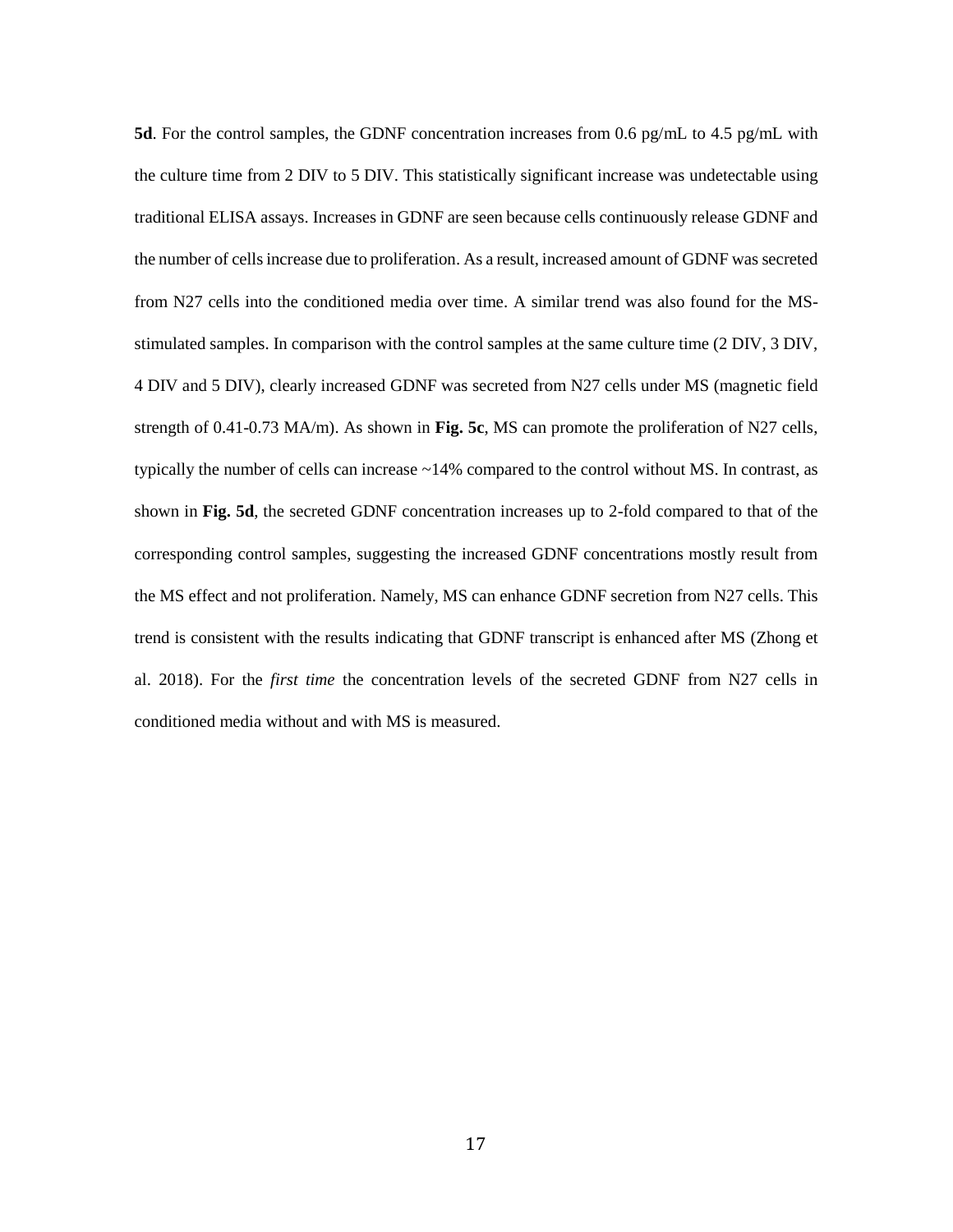

significant difference. Error bars were obtained by calculating standard deviation values.

*The effect of different strength of the magnetic field on GDNF secretion:* GDNF secretion from N27 cells under different strengths of magnetic field (MF) was also evaluated. *First*, the specific strength of the magnetic field applied on each well on the 96-well plate was determined by measuring the strength of the magnetic field from the center of the *O-shape coil magnetic stimulator* to the edge along the radial direction (**Fig. 6a-c**). The measurement procedure is illustrated in **section 2.4.** *Second*, in these experiments, sixteen samples of the same concentrations of N27 cells were prepared. Then each of the four strength of the magnetic field of 0.73 MA/m, 0.70 MA/m, 0.61 MA/m and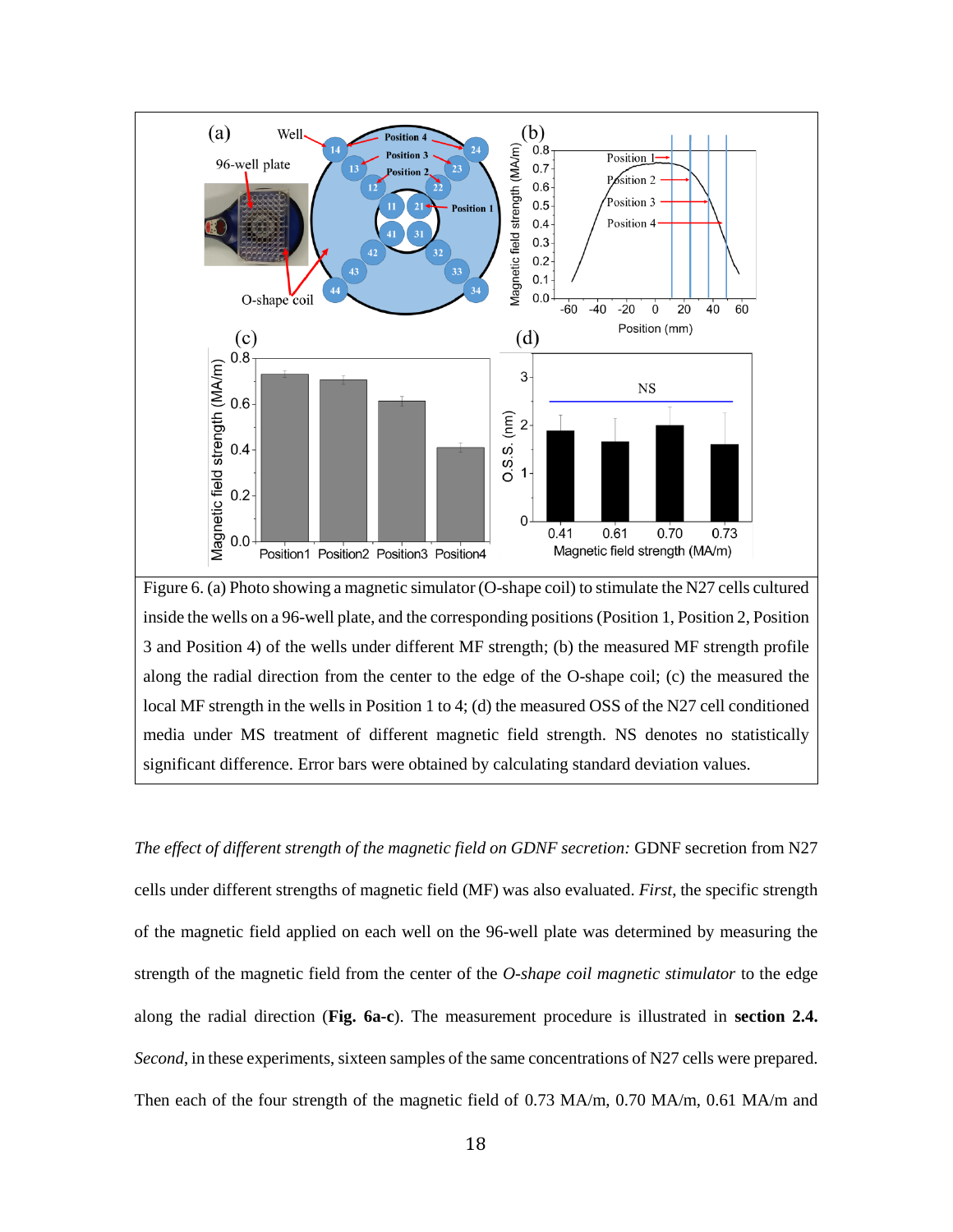0.41 MA/m were used to treat the four samples. The GDNF secretion from N27 cells under different strengths of magnetic field was evaluated. The MS treatment and the media collection procedure was the same as that illustrated in **Fig. 2a**. The measured transducing signals (i.e. OSS) from the conditioned media at 5 DIV are shown in **Fig. 6d**. It was found that the GDNF secreted from N27 cells shows no statistically significant difference under MS of different field strengths.

For comparison with the nanosensor used in this study, some other mainly reported methods to measure GDNF level include ELISA[\(Lin and Tseng 2015\)](#page-22-4), western blot [\(Lin and Tseng 2015\)](#page-22-4), immunostaining(Ortega-de San Luis and Pascual 2016), luciferase assay (Liu, Iacono, and Szalay 2001), and polymerase chain reaction (PCR) [\(Chermenina et al. 2014\)](#page-21-0). More specifically, several GDNF ELISA kits are commercially available with LOD from 3 pg/mL to 32 pg/mL. The LOD of *rat* GDNF ELISA kit is  $\sim$ 32 pg/ml. Western blot is a traditional method to measure the protein concentration. But its LOD is much higher than either ELISA (32 pg/mL) or our developed nanosensor (2 pg/mL). The LOD of western blot depends on the protein of interest, but a reasonable estimate is on the order of 3-30 ng/mL [\(Bakalova et al. 2005\)](#page-21-1). The immunostaining includes immunocytochemistry and immunohistochemistry. The cells expressing GDNF can be immunolabeled with biomarkers and therefore yield fluorescence signals under proper excitation. However, this method cannot be used for quantitative analysis. In luciferase assay, renilla luciferase (RUC) cDNA and GDNF cDNA can be fused together and then genetically engineered into glial cell lines. RUC is expressed concurrently with GDNF. The GDNF concentration correlates with the RUC bioluminescence intensity. The Luciferase assay is complicated, laborious and expensive. PCR can amplify the mRNA of the GDNF synthesis. It gives evidence for GDNF gene expression. However the cell secretion and mRNA levels are not necessarily correlated, and consequently the best output to measure is GDNF secretion but not mRNA transcript level [\(Chermenina et al. 2014\)](#page-21-0).

While our developed nanosensor overcomes some issues of these reported methods, it is only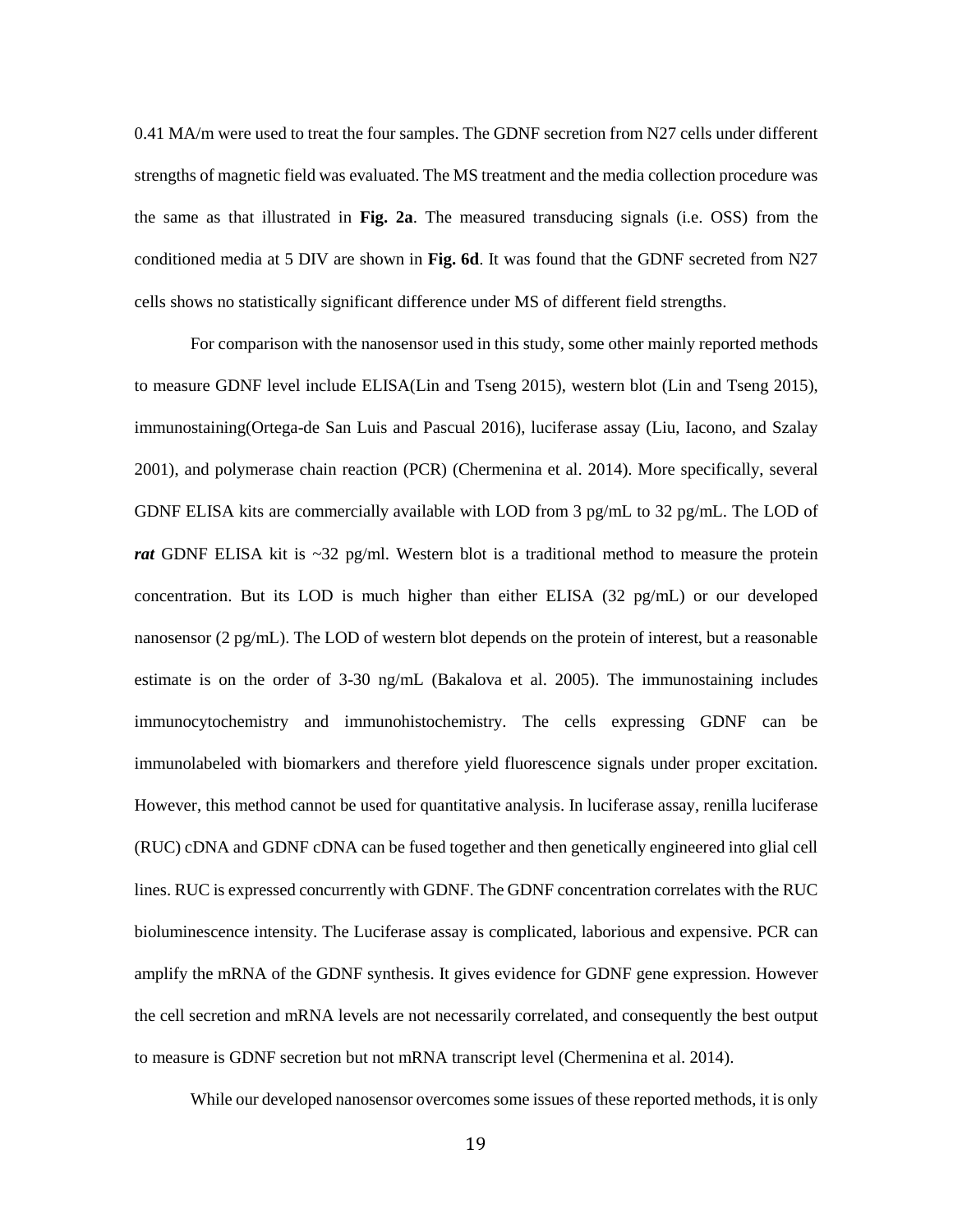suitable for *in vitro* detection of GDNF level, and unsuitable for *in vivo* detection. In addition, the current version of the nanosensor can only detect one type of molecule (i.e. GDNF) without multiplexed detection capability.

## **4. Conclusions**

In this paper, the effect of MS on the secretion of GDNF from N27 cells has been studied by using nanosensors. This type of nanosensor offers a much improved LOD for GDNF (2 pg/mL) over that of a rat ELISA kit (32 pg/mL). The GDNF concentrations in N27 cell conditioned media have been measured. It has been found that the concentration of GDNF in conditioned media samples increases up to 2-fold compared to the control on 5 DIV after one MS treatment on 1 DIV, 2 DIV, 3 DIV and 4 DIV, respectively. However, the different strength of the magnetic field from 0.41 to 0.73 MA/m of MS does not show a statistically different effect on the GDNF secretion. As a survival promoting factor for dopamine-producing neural cells, the enhanced secretion of GDNF from N27 cells under MS treatment might be one of possible reasons to explain why the MS shows some benefits for treating PD. Given its simple-to-use, low-cost, and ultrasensitivity, this type of nanosensor is a particularly suitable technique to analyze *in vitro* GDNF secretion of a PD cell model under MS treatment, and also could easily be used for other systems where secretion drives the biological response. In the future, a new chip with arrayed nanosensors interfaced with a microfluidic network will be developed for multiplexed detection and applications so that the GDNF and other molecules secreted from N27 cells can be monitored *in real time* with and without MS, facilitating the possible comprehensive studies of MS effect on the neural cells.

#### **Acknowledgements**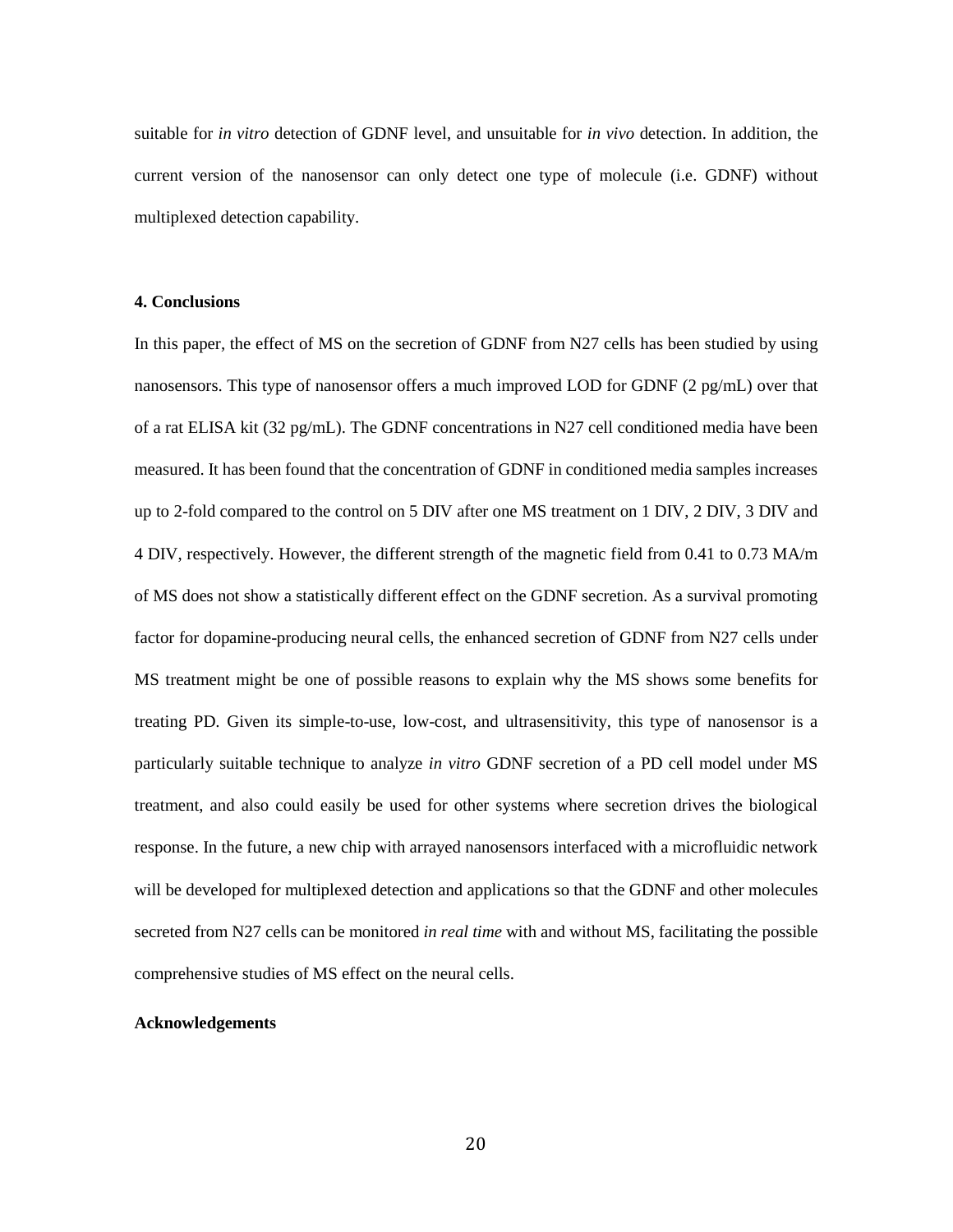We would like to thank the W. M. Keck Metabolomics Research Laboratory Iowa State University for assistance with ELISA measurement and analysis. This research was funded in part by NSF Award ECCS 1461841, ECCS 1610967, and ECCS 2024797.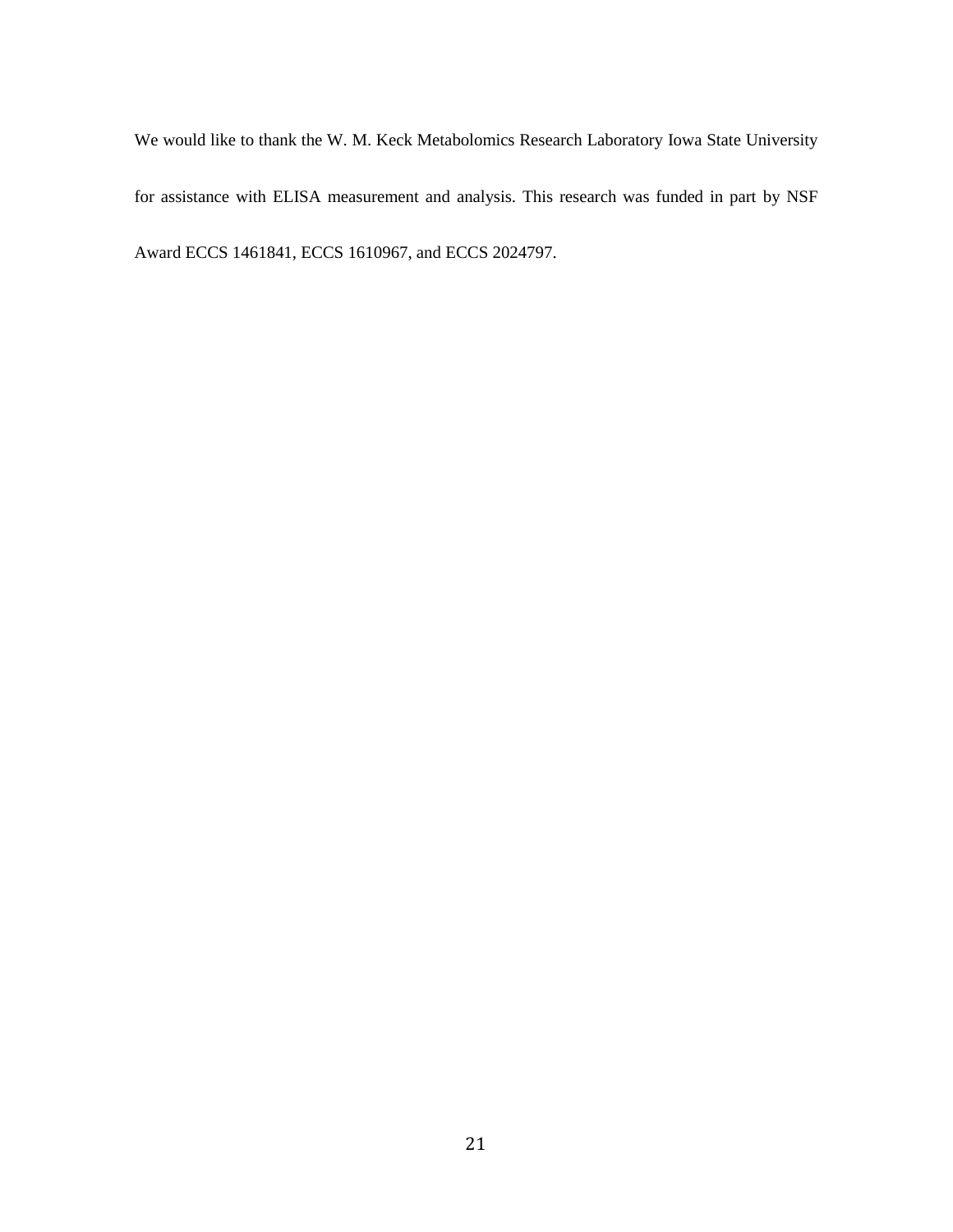# **References:**

Alzghoul, Salah, Mohammad Hailat, Sandra Zivanovic, Long Que, and Girish V Shah. 2016. 'Measurement of serum prostate cancer markers using a nanopore thin film based optofluidic chip', *Biosensors and Bioelectronics*, 77: 491-98.

<span id="page-21-1"></span>Bakalova, Rumiana, Zhivko Zhelev, Hideki Ohba, and Yoshinobu Baba. 2005. 'Quantum Dot-Based Western Blot Technology for Ultrasensitive Detection of Tracer Proteins', *Journal of the American Chemical Society*, 127: 9328-29.

- Brys, Miroslaw, Michael D Fox, Shashank Agarwal, Milton Biagioni, Geraldine Dacpano, Pawan Kumar, Elizabeth Pirraglia, Robert Chen, Allan Wu, and Hubert Fernandez. 2016. 'Multifocal repetitive TMS for motor and mood symptoms of Parkinson disease: a randomized trial', *Neurology*, 87: 1907-15.
- Che, Xiangchen, Joseph Boldrey, Xiaojing Zhong, Shalini Unnikandam-Veettil, Ian Schneider, David Jiles, and Long Que. 2018. 'On-chip studies of magnetic stimulation effect on single neural cell viability and proliferation on glass and nanoporous surfaces', *ACS applied materials & interfaces*, 10: 28269-78.
- Chen, Changtian, Silu Feng, Mian Zhou, Chonghui Ji, Long Que, and Wei Wang. 2019. 'Development of a structure-switching aptamer-based nanosensor for salicylic acid detection', *Biosensors and Bioelectronics*, 140: 111342.
- <span id="page-21-0"></span>Chermenina, M., P. Schouten, N. Nevalainen, F. Johansson, G. Orädd, and I. Strömberg. 2014. 'GDNF is important for striatal organization and maintenance of dopamine neurons grown in the presence of the striatum', *Neuroscience*, 270: 1-11.
- Choi-Lundberg, Derek L., Qing Lin, Yung-Nien Chang, Yawen L. Chiang, Carl M. Hay, Hasan Mohajeri, Beverly L. Davidson, and Martha C. Bohn. 1997. 'Dopaminergic Neurons Protected from Degeneration by GDNF Gene Therapy', *Science*, 275: 838-41.
- Cohen, Oren S, Amihai Rigbi, Gilad Yahalom, Naama Warman-Alaluf, Zeev Nitsan, Abraham Zangen, and Sharon Hassin-Baer. 2018. 'Repetitive deep TMS for Parkinson disease: a 3-month double-blind, randomized sham-controlled study', *Journal of Clinical Neurophysiology*, 35: 159-65.
- Gao, Lu, Wenbo Zhou, Breanna Symmes, and Curt R Freed. 2016. 'Re-cloning the N27 dopamine cell line to improve a cell culture model of Parkinson's disease', *PLoS One*, 11: e0160847.
- Gong, Zhongcheng, Hong Zhao, Tianhua Zhang, Fang Nie, Pushparaj Pathak, Kemi Cui, Zhiyong Wang, Stephen Wong, and Long Que. 2011. 'Drug effects analysis on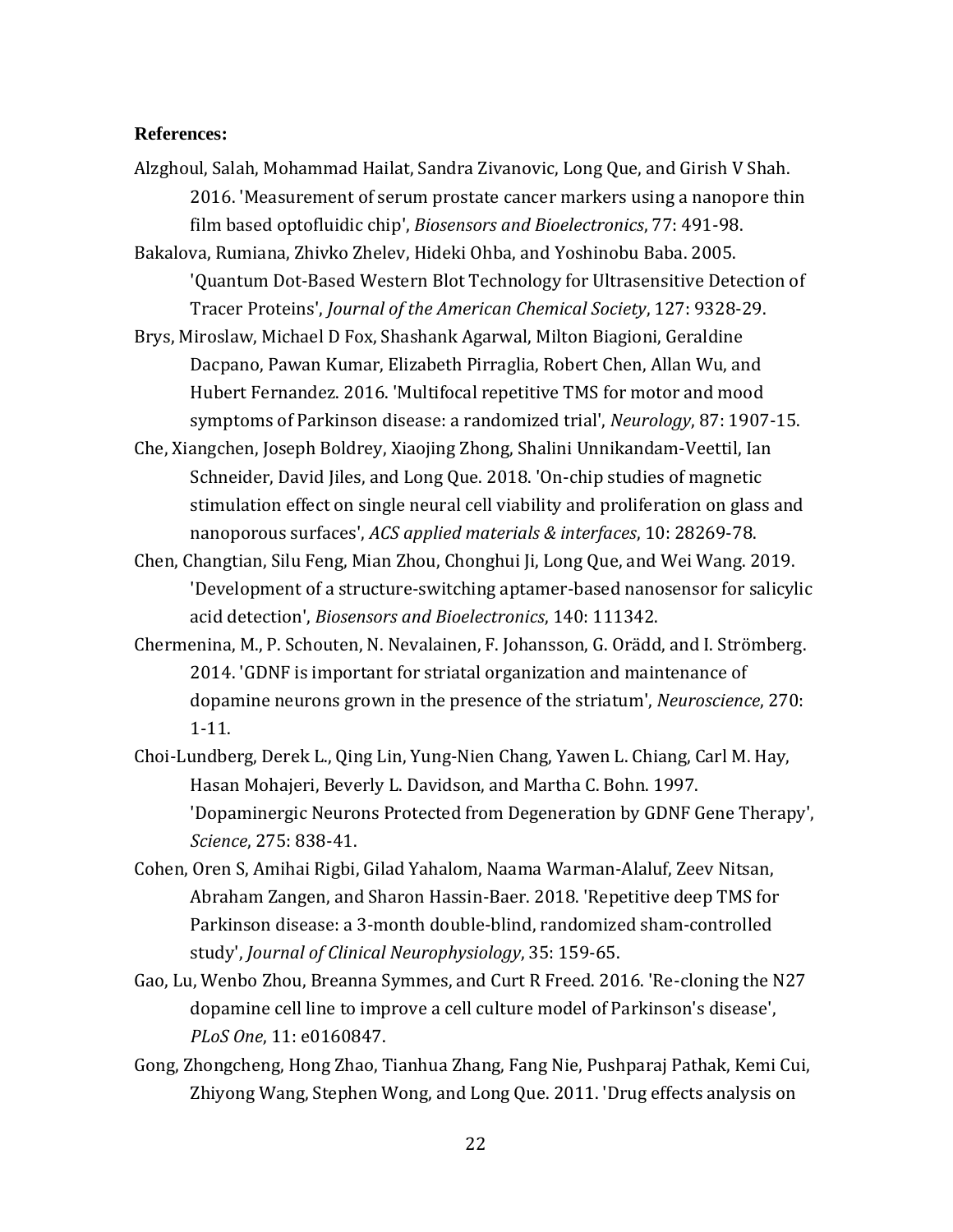cells using a high throughput microfluidic chip', *Biomedical microdevices*, 13: 215-19.

- <span id="page-22-8"></span>Hao, Xiu-juan, Xiao-hong Zhou, Yan Zhang, Lan-hua Liu, Feng Long, Lei Song, and Hanchang Shi. 2014. 'Melamine detection in dairy products by using a reusable evanescent wave fiber-optic biosensor', *Sensors and Actuators B: Chemical*, 204: 682-87.
- <span id="page-22-5"></span>Homola, Jiří. 2008. 'Surface plasmon resonance sensors for detection of chemical and biological species', *Chemical reviews*, 108: 462-93.
- <span id="page-22-4"></span>Lin, Pao-Yen, and Ping-Tao Tseng. 2015. 'Decreased glial cell line-derived neurotrophic factor levels in patients with depression: A meta-analytic study', *Journal of Psychiatric Research*, 63: 20-27.
- Liu, H., R. Iacono, and A. Szalay. 2001. 'Detection of GDNF secretion in glial cell culture and from transformed cell implants in the brains of live animals', *Molecular Genetics and Genomics*, 266: 614-23.
- <span id="page-22-6"></span>Naik, Subhashchandra, Susan Brock, Narahari Akkaladevi, Jon Tally, Wesley Mcginn-Straub, Na Zhang, Phillip Gao, EP Gogol, BL Pentelute, and R John Collier. 2013. 'Monitoring the kinetics of the pH-driven transition of the anthrax toxin prepore to the pore by biolayer interferometry and surface plasmon resonance', *Biochemistry*, 52: 6335-47.
- <span id="page-22-2"></span>Nishiguchi, Mariko, Kimiko Tokugawa, Kyoko Yamamoto, Tomoko Akama, Yuriko Nozawa, Shigeyuki Chaki, Tomokazu Ueki, Kazuya Kameo, and Shigeru Okuyama. 2003. 'Increase in secretion of glial cell line-derived neurotrophic factor from glial cell lines by inhibitors of vacuolar ATPase', *Neurochemistry international*, 42: 493-98.
- <span id="page-22-3"></span>Ortega-de San Luis, Clara, and Alberto Pascual. 2016. 'Simultaneous Detection of Both GDNF and GFRα1 Expression Patterns in the Mouse Central Nervous System', *Frontiers in Neuroanatomy*, 10.
- <span id="page-22-7"></span>Penmetsa, Siva, Krithika Nagrajan, Zhongcheng Gong, David Mills, and Long Que. 2010. 'Biological cell controllable patch-clamp microchip', *Applied Physics Letters*, 97: 263702.
- <span id="page-22-1"></span><span id="page-22-0"></span>Pöyhönen, Suvi, Safak Er, Andrii Domanskyi, and Mikko Airavaara. 2019. 'Effects of Neurotrophic Factors in Glial Cells in the Central Nervous System: Expression and Properties in Neurodegeneration and Injury', *Frontiers in Physiology*, 10.